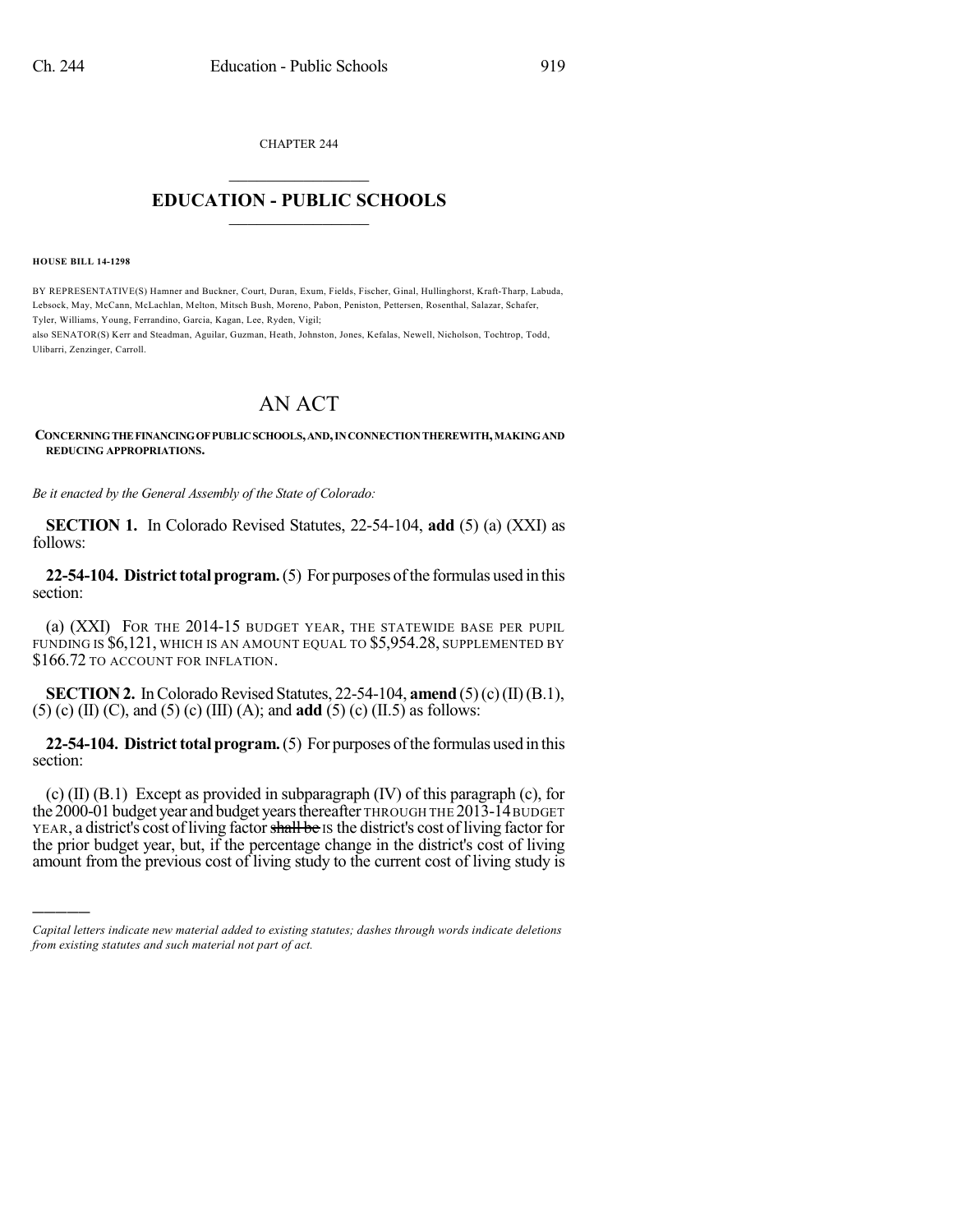greater than the percent increase in the income level used in the cost of living study, a district's cost of living factor shall be Is determined by dividing the percentage change in the district's cost of living amount from the previous cost of living study to the current cost of living study by the percent increase in the income level used in the cost of living study, dividing said amount by one thousand and rounding to the nearest one-thousandth of one percent, and adding the result obtained to the district's cost of living factor for the prior budget year.

(C) For purposes of this subparagraph (II) AND SUBPARAGRAPH (II.5) OF THIS PARAGRAPH (c), a district's cost of living amount refers to the values as adjusted for district labor pool areas.

(II.5) EXCEPT AS PROVIDED IN SUBPARAGRAPH (IV) OF THIS PARAGRAPH (c), FOR THE 2014-15 BUDGET YEAR AND BUDGET YEARS THEREAFTER, A DISTRICT'S COST OF LIVING FACTOR IS THE DISTRICT'S COST OF LIVING FACTOR FOR THE PRIOR BUDGET YEAR; EXCEPT THAT:

(A) IF THE PERCENT INCREASE IN THE INCOME LEVEL USED IN THE COST OF LIVING STUDY IS ONE PERCENT OR LESS AND IF THE PERCENTAGE CHANGE IN THE DISTRICT'S COST OF LIVING AMOUNT FROM THE PREVIOUS COST OF LIVING STUDY TO THE CURRENT COST OF LIVING STUDY IS GREATER THAN ONE PERCENT, A DISTRICT'S COST OF LIVING FACTOR IS DETERMINED BY DIVIDING THE PERCENTAGE CHANGE IN THE DISTRICT'S COST OF LIVING AMOUNT FROM THE PREVIOUS COST OF LIVING STUDY TO THE CURRENT COST OF LIVING STUDY BY ONE PERCENT, DIVIDING SAID AMOUNT BY ONE THOUSAND AND ROUNDING TO THE NEAREST THOUSANDTH OF ONE PERCENT AND ADDING THE RESULT OBTAINED TO THE DISTRICT'S COST OF LIVING FACTOR FOR THE PRIOR BUDGET YEAR; OR

(B) IF THE PERCENT INCREASE IN THE INCOME LEVEL USED IN THE COST OF LIVING STUDY IS MORE THAN ONE PERCENT AND IF THE PERCENTAGE CHANGE IN THE DISTRICT'S COST OF LIVING AMOUNT FROM THE PREVIOUS COST OF LIVING STUDY TO THE CURRENT COST OF LIVING STUDY IS GREATER THAN THE PERCENT INCREASE IN THE INCOME LEVEL USED IN THE COST OF LIVING STUDY, A DISTRICT'S COST OF LIVING FACTOR IS DETERMINED BY DIVIDING THE PERCENTAGE CHANGE IN THE DISTRICT'S COST OF LIVING AMOUNT FROM THE PREVIOUS COST OF LIVING STUDY TO THE CURRENT COST OF LIVING STUDY BY THE PERCENT INCREASE IN THE INCOME LEVEL USED IN THE COST OF LIVING STUDY, DIVIDING SAID AMOUNT BY ONE THOUSAND AND ROUNDING TO THE NEAREST THOUSANDTH OFONE PERCENT AND ADDING THE RESULT OBTAINED TO THE DISTRICT'S COST OF LIVING FACTOR FOR THE PRIOR BUDGET YEAR.

(III) (A) Based upon the cost of living analysis conducted pursuant to the SB 93-87 setting category study, the staff of the legislative council shall certify the cost of living factor for each district to the department of education no later than ten days following April 27, 1994. Such cost of living factors shall be effective for the 1994-95 budget year and the budget year thereafter. The cost of living factor for each district shall be certified to the department by the staff of the legislative council for each two-year period thereafter based upon a new cost of living analysis. The certification shall be made no later than April 15 of the applicable year and shall be effective for the budget year beginning on July 1 of such year and the budget year thereafter. IF THE INCOME LEVEL USED IN A COST OF LIVING ANALYSIS DOES NOT INCREASE ABOVE THE INCOME LEVEL USED IN THE PREVIOUS COST OF LIVING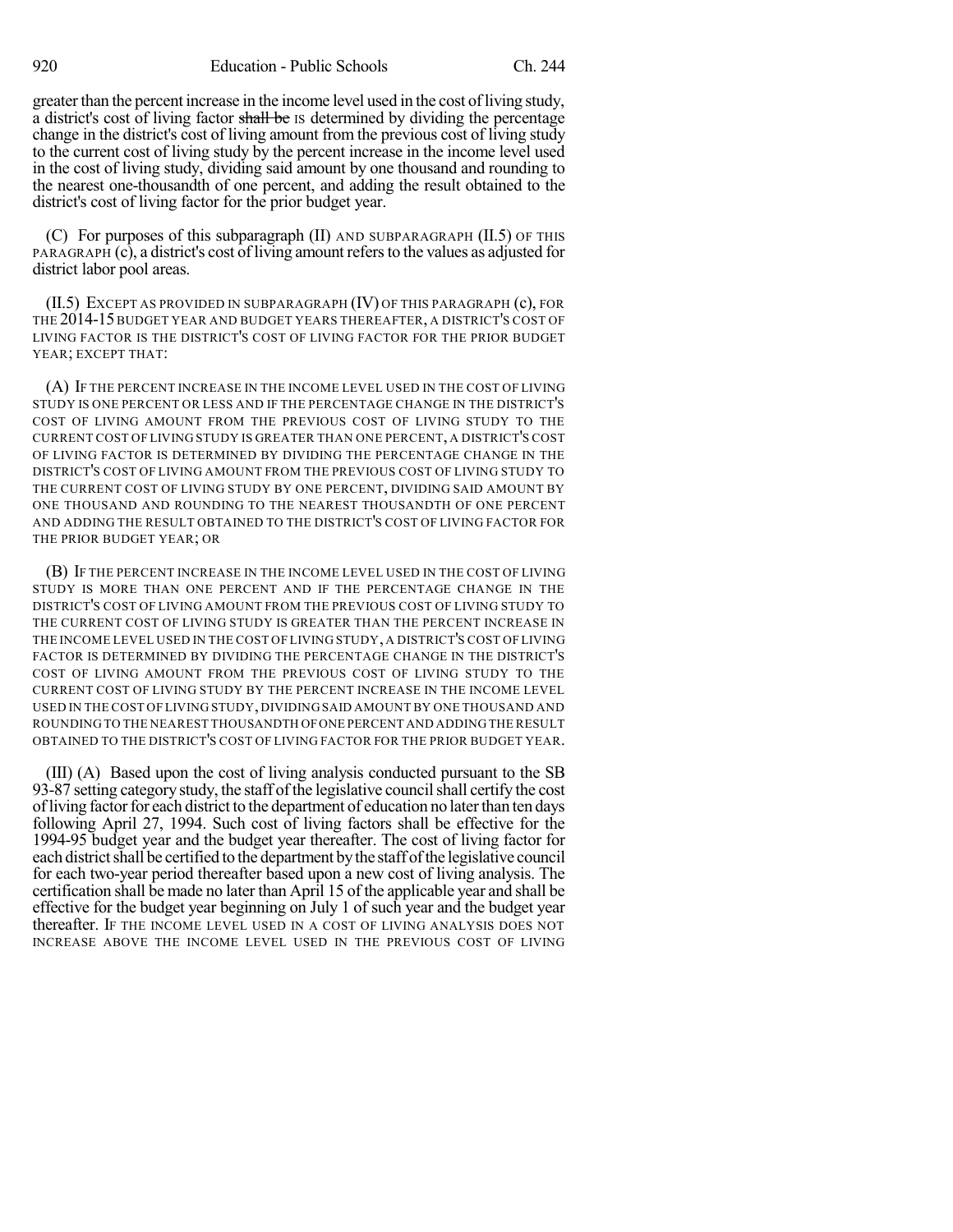ANALYSIS, THE COST OF LIVING FACTOR FOR EACH DISTRICT REMAINS THE SAME AS THE COST OF LIVING FACTOR DERIVED FROM THE PREVIOUS COST OF LIVING ANALYSIS.

**SECTION 3.** In Colorado Revised Statutes, 22-54-104, **amend** (5) (g) (I) (E) as follows:

**22-54-104. District total program.** (5) For purposes of the formulas used in this section:

(g) (I) For the 2010-11 budget year and each budget year thereafter, the general assembly determines that stabilization of the state budget requires a reduction in the amount ofthe annual appropriation to fund the state'sshare oftotal programfunding for all districts and the funding for institute charter schools. The department of education shall implement the reduction in total program funding through the application of a negative factor as provided in this paragraph (g). For the 2010-11 budget year and each budget year thereafter, the department of education and the staff of the legislative council shall determine, based on budget projections, the amount of such reduction to ensure the following:

(E) That, for the 2014-15 budget year, and each budget year thereafter, the sum of the total program funding for all districts, including the funding for institute charter schools, after application of the negative factor, is not less than the sum of the total program funding for all districts, including the funding for institute charter schools, after the application of the negative factor for the immediately preceding budget year, adjusted by the amount necessary to adjust the state average per pupil revenues for the applicable budget year by the rate of inflation, as defined in section 22-55-102 (7), for the calendar year ending in the immediately preceding school district budget year FIVE BILLION SEVEN HUNDRED SEVENTY-FIVE MILLION ONE HUNDRED FORTY-THREE THOUSAND FORTY-TWO DOLLARS (\$5,775,143,042); except that the department of education and the staff of the legislative council shall make mid-year revisions to replace projections with actual figures including, but not limited to, actual pupil enrollment, assessed valuations, and specific ownership tax revenue from the prior year, to determine any necessary changes in the amount of the reduction to maintain a total programfunding amount for the applicable budget year that is consistent with this sub-subparagraph (E). FOR THE 2015-16 BUDGET YEAR, THE DIFFERENCE BETWEEN CALCULATED STATEWIDE TOTAL PROGRAM FUNDING AND ACTUAL STATEWIDE TOTAL PROGRAM FUNDING MUST NOT EXCEED THE DIFFERENCE BETWEEN CALCULATED STATEWIDE TOTAL PROGRAM FUNDING AND ACTUAL STATEWIDE TOTAL PROGRAM FUNDING FOR THE 2014-15 BUDGET YEAR.

**SECTION 4.** In Colorado Revised Statutes, 22-54-104, **amend as amended by House Bill 14-1292** (5) (g) (I) (E) as follows:

**22-54-104. District total program.** (5) For purposes of the formulas used in this section:

(g) (I) For the 2010-11 budget year and each budget year thereafter, the general assembly determines that stabilization of the state budget requires a reduction in the amount of the annual appropriation to fund the state's share of total program funding for all districts and the funding for institute charter schools. The department of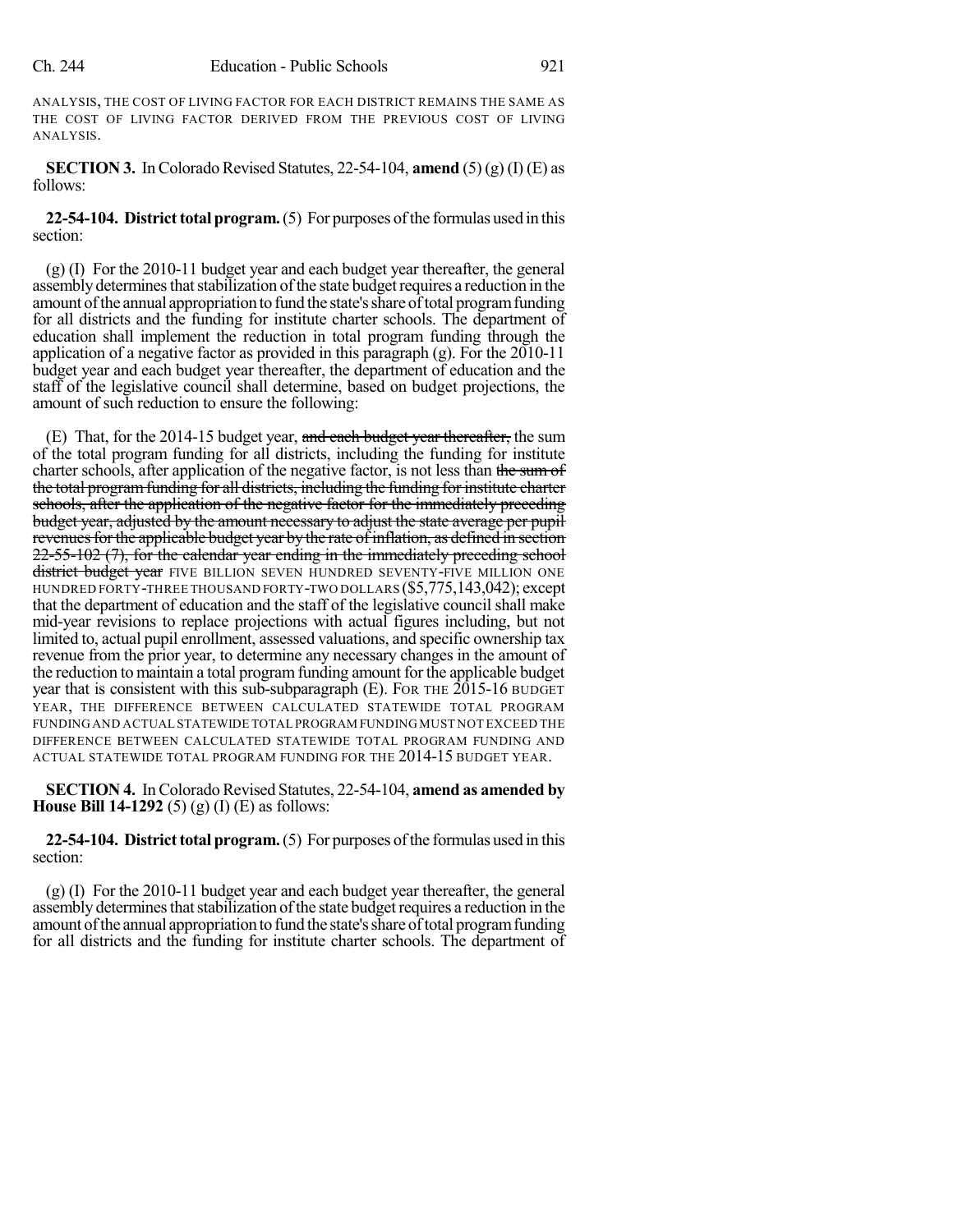education shall implement the reduction in total program funding through the application of a negative factor as provided in this paragraph (g). For the 2010-11 budget year and each budget year thereafter, the department of education and the staff of the legislative council shall determine, based on budget projections, the amount of such reduction to ensure the following:

(E) That, for the 2014-15 budget year, the sum of the total program funding for all districts, including the funding for institute charter schools, after application of the negative factor, is not less than five billion nine hundred eleven million one hundred nine thousand two hundred sixty-seven dollars (\$5,911,109,267) FIVE BILLION NINE HUNDRED TWENTY-NINE MILLION SEVEN HUNDRED NINE THOUSAND FIVE HUNDRED EIGHTY-TWO DOLLARS (\$5,929,709,582); except that the department of education and the staff of the legislative council shall make mid-year revisions to replace projections with actual figures including, but not limited to, actual pupil enrollment, assessed valuations, and specific ownership tax revenue fromthe prior year, to determine any necessary changes in the amount of the reduction to maintain a total program funding amount for the applicable budget year that is consistent with this sub-subparagraph (E). FOR THE  $2015$ -16 BUDGET YEAR, THE DIFFERENCE BETWEEN CALCULATED STATEWIDE TOTAL PROGRAM FUNDING AND ACTUAL STATEWIDE TOTAL PROGRAM FUNDING MUST NOT EXCEED THE DIFFERENCE BETWEEN CALCULATED STATEWIDE TOTAL PROGRAM FUNDING AND ACTUAL STATEWIDE TOTAL PROGRAM FUNDING FOR THE 2014-15 BUDGET YEAR.

**SECTION 5.** In Colorado Revised Statutes, 22-54-104, **add** (5) (g) (VII) as follows:

**22-54-104. District total program - definitions.** (5) For purposes of the formulas used in this section:

(g) (VII) AS USED IN THIS PARAGRAPH (g), UNLESS THE CONTEXT OTHERWISE REQUIRES:

(A) "ACTUAL STATEWIDE TOTAL PROGRAM FUNDING" MEANS THE SUM OF THE TOTAL PROGRAM FUNDING FOR ALL DISTRICTS, INCLUDING THE FUNDING FOR INSTITUTE CHARTER SCHOOLS, AS CALCULATED PURSUANT TO SUBSECTION (2) OF THIS SECTION, AFTER APPLICATION OF THE NEGATIVE FACTOR PURSUANT TO THIS PARAGRAPH (g).

(B) "CALCULATED STATEWIDE TOTAL PROGRAM FUNDING" MEANS THE SUM OF THE TOTAL PROGRAM FUNDING FOR ALL DISTRICTS, INCLUDING THE FUNDING FOR INSTITUTE CHARTER SCHOOLS, AS CALCULATED PURSUANT TO SUBSECTION (2) OF THIS SECTION, BEFORE APPLICATION OF THE NEGATIVE FACTOR PURSUANT TO THIS PARAGRAPH (g).

**SECTION 6.** In Colorado Revised Statutes, 22-28-104.3, **amend** (1) as follows:

**22-28-104.3. Early childhood at-risk enhancement (ECARE).**  $(1)(a)$  Notwithstanding the number of children who may annually participate in the Colorado preschool program pursuant to section 22-28-104 (2) (a):

(I) For the 2013-14 budget year, and each budget year thereafter, an additional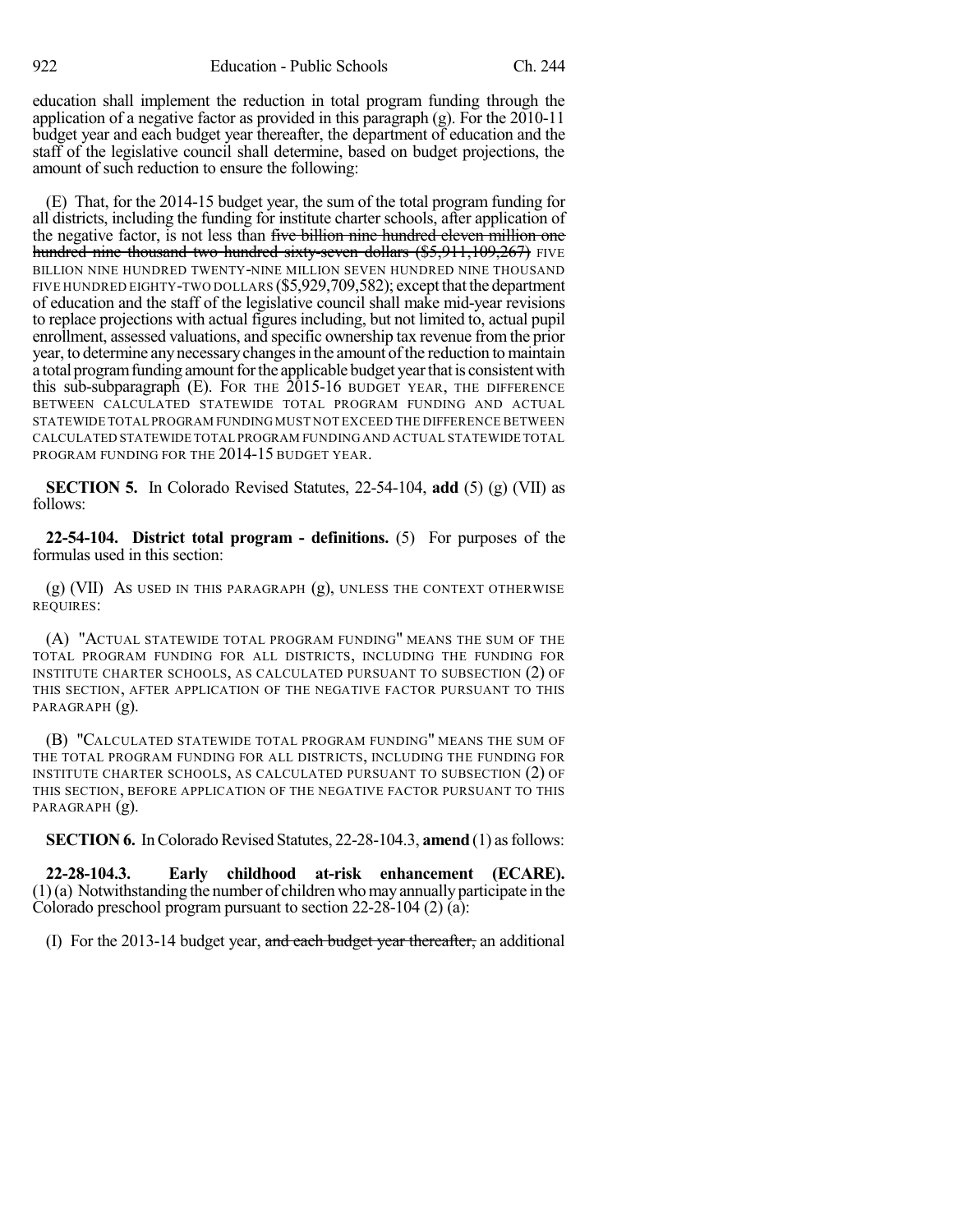three thousand two hundred children may annually participate in the Colorado preschool program, for a total of twenty-three thousand three hundred sixty children who may annually participate in the Colorado preschool program FOR THE 2013-14 BUDGET YEAR.

(II) FOR THE 2014-15 BUDGET YEAR, AND EACH BUDGET YEAR THEREAFTER, AN ADDITIONAL FIVE THOUSAND CHILDREN MAY ANNUALLY PARTICIPATE IN THE COLORADO PRESCHOOL PROGRAM, FOR A TOTAL OF TWENTY-EIGHT THOUSAND THREE HUNDRED SIXTY CHILDREN WHO MAY ANNUALLY PARTICIPATE IN THE COLORADO PRESCHOOL PROGRAM.

(b) The department shall allocate the authority to enroll the additional children in the same manner provided in section 22-28-104; except that the provisions of section 22-28-104 (2) (b) do not apply.

**SECTION 7.** In Colorado Revised Statutes, **add** 22-2-134.5 as follows:

**22-2-134.5. Early childhood education programs - quality rating system report.**(1) THE DEPARTMENT OF EDUCATION, WORKING WITH THE DEPARTMENT OF HUMAN SERVICES,SHALL PRODUCE A JOINTLY AUTHORED REPORTCONCERNING THE STATUS OF IMPLEMENTING THE QUALITY RATING AND IMPROVEMENT SYSTEM FOR SCHOOL DISTRICT AND CHARTER SCHOOL EARLY CHILDHOOD EDUCATION PROGRAMS. THE REPORT MUST INCLUDE, BUT NEED NOT BE LIMITED TO:

(a) THE TIMELINE FOR IMPLEMENTING THE QUALITY RATING AND IMPROVEMENT SYSTEM WITH REGARD TO SCHOOL DISTRICT AND CHARTER SCHOOL EARLY CHILDHOOD EDUCATION PROGRAMS; AND

(b) THE PLAN FOR COORDINATING THE REQUIREMENTS OF THE QUALITY RATING IMPROVEMENT SYSTEM WITH THE OTHER STATUTORY REQUIREMENTS IMPOSED ON SCHOOL DISTRICTS AND CHARTER SCHOOLS, INCLUDING BUT NOT LIMITED TO REQUIREMENTS FOR EDUCATING CHILDREN WITH DISABILITIES AS PROVIDED IN ARTICLE 20 OF THIS TITLE AND FEDERAL LAW, REQUIREMENTS FOR IMPLEMENTING EDUCATOR PERFORMANCE EVALUATIONS SPECIFIED IN ARTICLE 9OFTHIS TITLE,AND REQUIREMENTS THAT APPLY TO THECOLORADO PRESCHOOL PROGRAM SPECIFIED IN ARTICLE 28 OF THIS TITLE.

(2) THE DEPARTMENT OF EDUCATION SHALL SUBMIT THE REPORT DESCRIBED IN SUBSECTION (1) OF THIS SECTION AT THE HEARING OF THE JOINT EDUCATION COMMITTEE OF THE HOUSE OF REPRESENTATIVES AND THE SENATE, OR ANY SUCCESSOR COMMITTEE, THAT IS HELD IN NOVEMBER OR DECEMBER OF 2014, AS REQUIRED IN SECTION 2-7-203, C.R.S.

**SECTION 8.** In Colorado Revised Statutes, 22-42-104, **amend** (1) introductory portion, (1.3) introductory portion, and (1.5); and **add** (1.6) as follows:

**22-42-104. Limit of bonded indebtedness.** (1) Except as provided in subsections (1.3), and (1.4), AND (1.6) of this section, a school district shall have a THE limit of ON bonded indebtedness of A SCHOOL DISTRICT IS the greater of the following: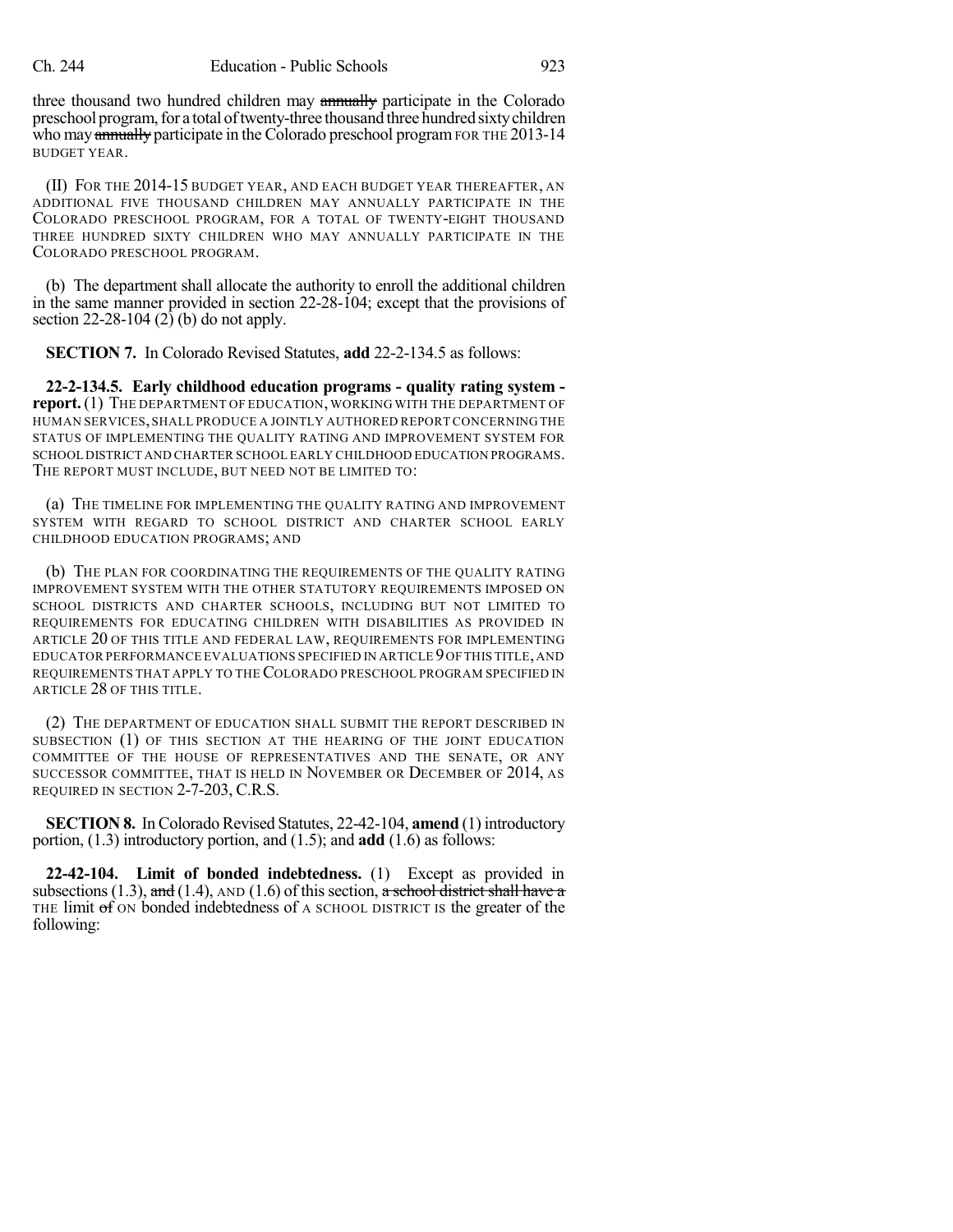(1.3) Notwithstanding the provisions of paragraph (a) of subsection (1) of this section and except as provided in subsection  $(1.\overline{4})$  of this section, the limit on bonded indebtedness of a school district shall be IS the greater of the limit determined pursuant to paragraph  $(b)$  of subsection  $(1)$  of this section or twenty-five percent of the latest valuation for assessment of the taxable property in such THE district, as certified by the county assessor to the board of county commissioners, for any bonded indebtedness approved at any election held on or after July 1, 1994, BUT BEFORE JULY 1, 2014, if the commissioner of education or the commissioner's designee certifies that for each of the preceding three fiscal years, or for three consecutive fiscal years that include the fiscal year in which the certification is made, the pupil enrollment or the funded pupil count of the district as of the pupil enrollment count day, whichever is applicable, has increased:

 $(1.5)$  The debt limit provided in subsection  $(1.3)$  OR  $(1.6)$  of this section shall apply APPLIES to a district only as long as the conditions of subsection  $(1.3)$  OR  $(1.6)$ of this section are met. In  $\frac{dm}{dt}$  A year in which the conditions of said subsection (1.3) OR (1.6) are not met, the debt limit shall be IS the limit set forth in subsection (1) of thissection; except that the validity of bonded indebtednessincurred in any year in which the debt limit in said subsection  $(1.3)$  applied shall not be OR  $(1.6)$  APPLIES IS NOT affected by a subsequent reduction in the district's debt limit.

(1.6) NOTWITHSTANDING THE PROVISIONS OF PARAGRAPH (a) OF SUBSECTION (1) OF THIS SECTION AND EXCEPT AS PROVIDED IN SUBSECTION  $(1.4)$  OF THIS SECTION, THE LIMIT ON BONDED INDEBTEDNESS OF A SCHOOL DISTRICT IS THE GREATER OF THE LIMIT DETERMINED PURSUANT TO PARAGRAPH (b) OF SUBSECTION (1) OF THIS SECTION OR TWENTY-FIVE PERCENT OF THE LATEST VALUATION FOR ASSESSMENT OF THE TAXABLE PROPERTY IN THE DISTRICT, AS CERTIFIED BY THE COUNTY ASSESSOR TO THE BOARD OF COUNTY COMMISSIONERS,FOR BONDED INDEBTEDNESS APPROVED AT AN ELECTION HELD ON OR AFTER JULY 1, 2014, IF THE COMMISSIONER OF EDUCATION OR THE COMMISSIONER'S DESIGNEE CERTIFIES THAT:

(a) FOR A DISTRICT THAT HAS A PUPIL ENROLLMENT OR FUNDED PUPIL COUNT, WHICHEVER IS APPLICABLE, OF ONE THOUSAND PUPILS OR MORE, THE AVERAGE OF THE ANNUAL PERCENTAGE INCREASES IN THE DISTRICT'S PUPIL ENROLLMENT OR FUNDED PUPIL COUNT AS OF THE PUPIL ENROLLMENT COUNT DAY FOR THE THREE PRECEDING FISCAL YEARS OR THE FIVE PRECEDING FISCAL YEARS, WHICHEVER IS HIGHER, IS AT LEAST TWO AND ONE-HALF PERCENT;

(b) FOR A DISTRICT THAT HAS A PUPIL ENROLLMENT OR FUNDED PUPIL COUNT, WHICHEVER IS APPLICABLE, OF FEWER THAN ONE THOUSAND PUPILS, THE AVERAGE OF THE ANNUAL INCREASES IN THE DISTRICT'S PUPIL ENROLLMENT OR FUNDED PUPIL COUNT AS OF THE PUPIL ENROLLMENT COUNT DAY FOR THE THREE PRECEDING FISCAL YEARS OR THE FIVE PRECEDING FISCAL YEARS, WHICHEVER IS HIGHER, IS AT LEAST TWENTY-FIVE PUPILS.

**SECTION 9.** In Colorado Revised Statutes, 22-2-134, **add** (5) as follows:

**22-2-134. Unique student identifier - early childhood education - rules.** (5) THE GENERAL ASSEMBLY DECLARES THAT, FOR PURPOSES OF ARTICLE IXOF THE STATE CONSTITUTION,COOPERATION IN ASSIGNING UNIQUE STUDENT IDENTIFIERS TO STUDENTS WHO RECEIVE STATE-SUBSIDIZED OR FEDERALLY-SUBSIDIZED EARLY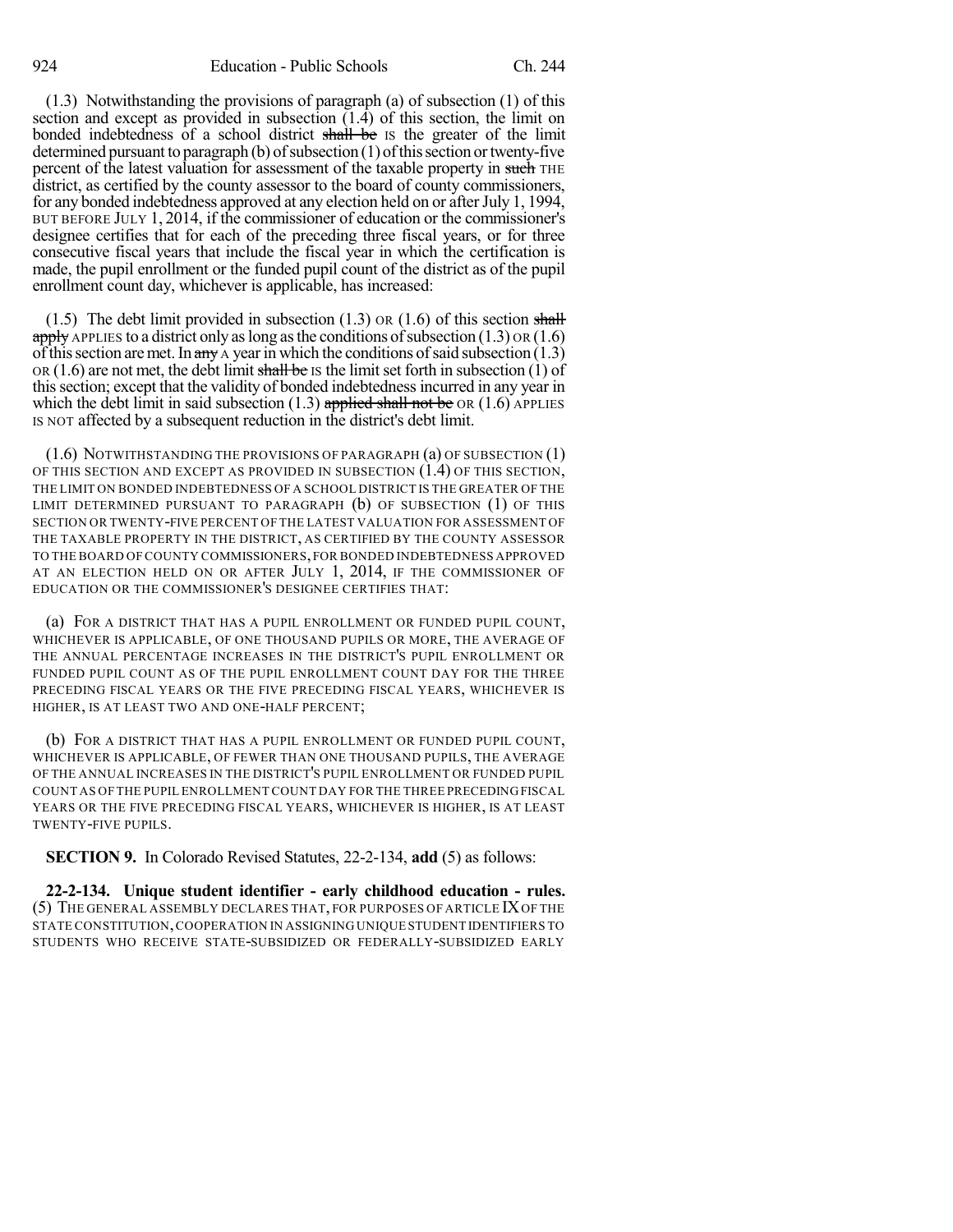CHILDHOOD EDUCATION SERVICES IS AN IMPORTANT ELEMENT IN IMPLEMENTING ACCOUNTABILITY REPORTING AND MAY THEREFORE RECEIVE FUNDING FROM THE STATE EDUCATION FUND CREATED IN SECTION  $17(4)$  OF ARTICLE IX OF THE STATE CONSTITUTION.

**SECTION 10.** In Colorado Revised Statutes, 22-30.5-112.1, **amend** (1) (a) as follows:

**22-30.5-112.1. Charter schools- definitions- exclusive jurisdiction districts - authorized on or after July 1, 2004 - financing.** (1) As used in this section, unless the context otherwise requires:

(a) (I) "Adjusted district per pupil revenues" means THE GREATER OF:

(A) The qualifying school district's per pupil funding plus the qualifying school district's at-risk per pupil funding; OR

(B) MINIMUM PER PUPIL FUNDING AS CALCULATED PURSUANT TO SECTION 22-54-104 (3.5) (d).

(II) NOTWITHSTANDING ANY PROVISION OF SUBPARAGRAPH (I) OF THIS PARAGRAPH (a) TO THE CONTRARY, IN A BUDGET YEAR IN WHICH A QUALIFYING SCHOOL DISTRICT RECEIVES MINIMUM PER PUPIL FUNDING AS CALCULATED PURSUANT TO SECTION 22-54-104 (3.5) (d), "ADJUSTED DISTRICT PER PUPIL REVENUES" MEANS MINIMUM PER PUPIL FUNDING AS CALCULATED PURSUANT TO SECTION 22-54-104 (3.5) (d).

**SECTION 11.** In Colorado Revised Statutes, 22-30.5-513, **amend** (1) (b) as follows:

**22-30.5-513. Institute charter schools - definitions - funding - at-risk supplemental aid - legislative declaration.** (1) As used in this section, unless the context otherwise requires:

(b) (I) "Accounting district's adjusted per pupil revenues" means THE GREATER OF:

(A) The accounting district's per pupil funding plus the accounting district's at-risk per pupil funding; OR

(B) MINIMUM PER PUPIL FUNDING AS CALCULATED PURSUANT TO SECTION  $22-54-104(3.5)$  (d).

(II) NOTWITHSTANDING ANY PROVISION OF SUBPARAGRAPH (I) OF THIS PARAGRAPH (b) TO THE CONTRARY, IN A BUDGET YEAR IN WHICH AN ACCOUNTING DISTRICT RECEIVES MINIMUM PER PUPIL FUNDING AS CALCULATED PURSUANT TO SECTION 22-54-104 (3.5) (d), "ACCOUNTING DISTRICT'S ADJUSTED PER PUPIL REVENUES" MEANS MINIMUM PER PUPIL FUNDING AS CALCULATED PURSUANT TO SECTION 22-54-104 (3.5) (d).

**SECTION 12.** In Colorado Revised Statutes, 22-61.5-105, **add** (1) (a.5) and (3)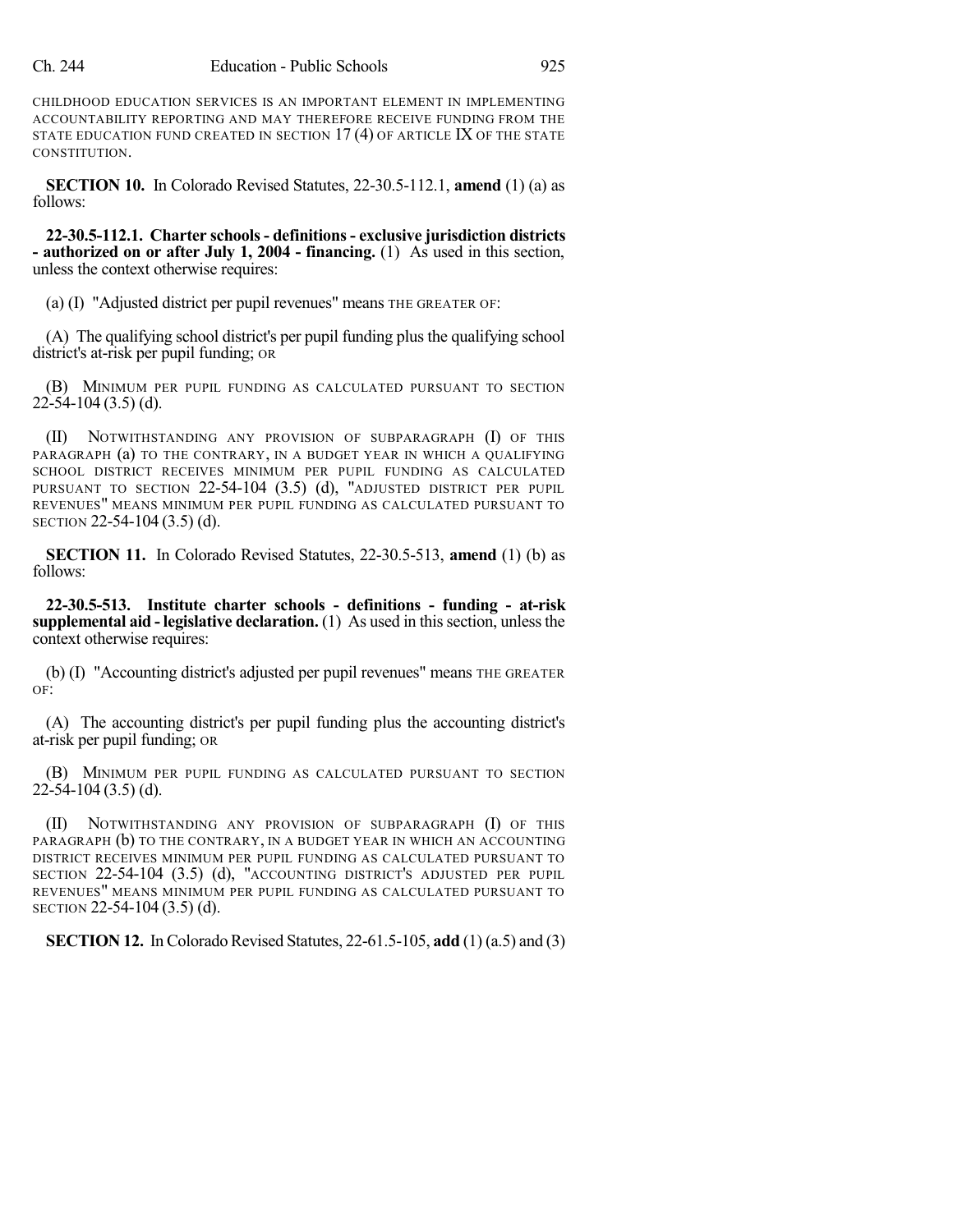as follows:

**22-61.5-105. Colorado teacher of the year fund - created - legislative declaration.** (1) (a.5) IN ADDITION TO ANY MONEYS CREDITED TO THE FUND PURSUANT TO PARAGRAPH (a) OF THIS SUBSECTION (1), BEGINNING IN THE 2014-15 BUDGET YEAR AND IN EACH BUDGET YEAR THEREAFTER, THE STATE TREASURER SHALL ANNUALLY TRANSFER FROM THE STATE EDUCATION FUND CREATED IN SECTION 17 (4) OF ARTICLE IX OF THE STATE CONSTITUTION TO THE FUND TWENTY-FOUR THOUSAND EIGHT HUNDRED DOLLARS.

(3) THE GENERAL ASSEMBLY HEREBY DECLARES THAT,FOR PURPOSES OF SECTION 17 OF ARTICLE IX OF THE STATE CONSTITUTION, THE COLORADO TEACHER OF THE YEAR PROGRAM IS AN IMPORTANT ELEMENT IN PROVIDING PERFORMANCE INCENTIVES FOR TEACHERS AND MAY THEREFORE RECEIVE FUNDINGFROM THE STATE EDUCATION FUND CREATED IN SECTION  $17$  (4) OF ARTICLE IX OF THE STATE CONSTITUTION.

**SECTION 13.** In Colorado Revised Statutes, **repeal and reenact, with amendments,** article 24 of title 22 as follows:

## **ARTICLE 24 English Language Proficiency Act**

**22-24-101. Short title.** THIS ARTICLE SHALL BE KNOWN AND MAY BE CITED AS THE "ENGLISH LANGUAGE PROFICIENCY ACT".

**22-24-102. Legislative declaration.** (1) THE GENERAL ASSEMBLY FINDS THAT:

(a) THERE IS A SUBSTANTIAL NUMBER OF STUDENTS IN COLORADO WHO ARE ENGLISH LANGUAGE LEARNERS;

(b) LOCAL EDUCATION PROVIDERS MUST PROVIDE EVIDENCE-BASED ENGLISH LANGUAGE PROFICIENCY PROGRAMS FOR ENGLISH LANGUAGE LEARNERS TO ENABLE THEM TO DEVELOP AND ACQUIRE ENGLISH LANGUAGE PROFICIENCY WHILE ACHIEVING AND MAINTAINING GRADE-LEVEL PERFORMANCE IN ACADEMIC CONTENT AREAS;

(c) TO IMPROVE THE EDUCATIONAL AND CAREER OPPORTUNITIES FOR EVERY STUDENT IN COLORADO, THE STATE MUST ENSURE SUPPORT FOR LOCAL EDUCATION PROVIDERS TO ESTABLISH EVIDENCE-BASED ENGLISH LANGUAGE PROFICIENCY PROGRAMS;

(d) THE STATE AND LOCAL EDUCATION PROVIDERS MUST ENHANCE ALL EDUCATORS'EFFECTIVENESS IN SUPPORTINGENGLISH LANGUAGE DEVELOPMENT AND IN ENABLING ENGLISH LANGUAGE LEARNERS TO ACHIEVE AND MAINTAIN GRADE-LEVEL PERFORMANCE IN ACADEMIC CONTENT AREAS;

(e) THE STATE MUST DEVELOP AN EDUCATOR WORKFORCE THAT CAN SUPPORT THE EDUCATIONAL APPROACH AND GOALS OFLOCAL EDUCATION PROVIDERS TO HELP ENSURE THAT ENGLISH LANGUAGE LEARNERS ARE POSTSECONDARY AND WORKFORCE READY AT GRADUATION;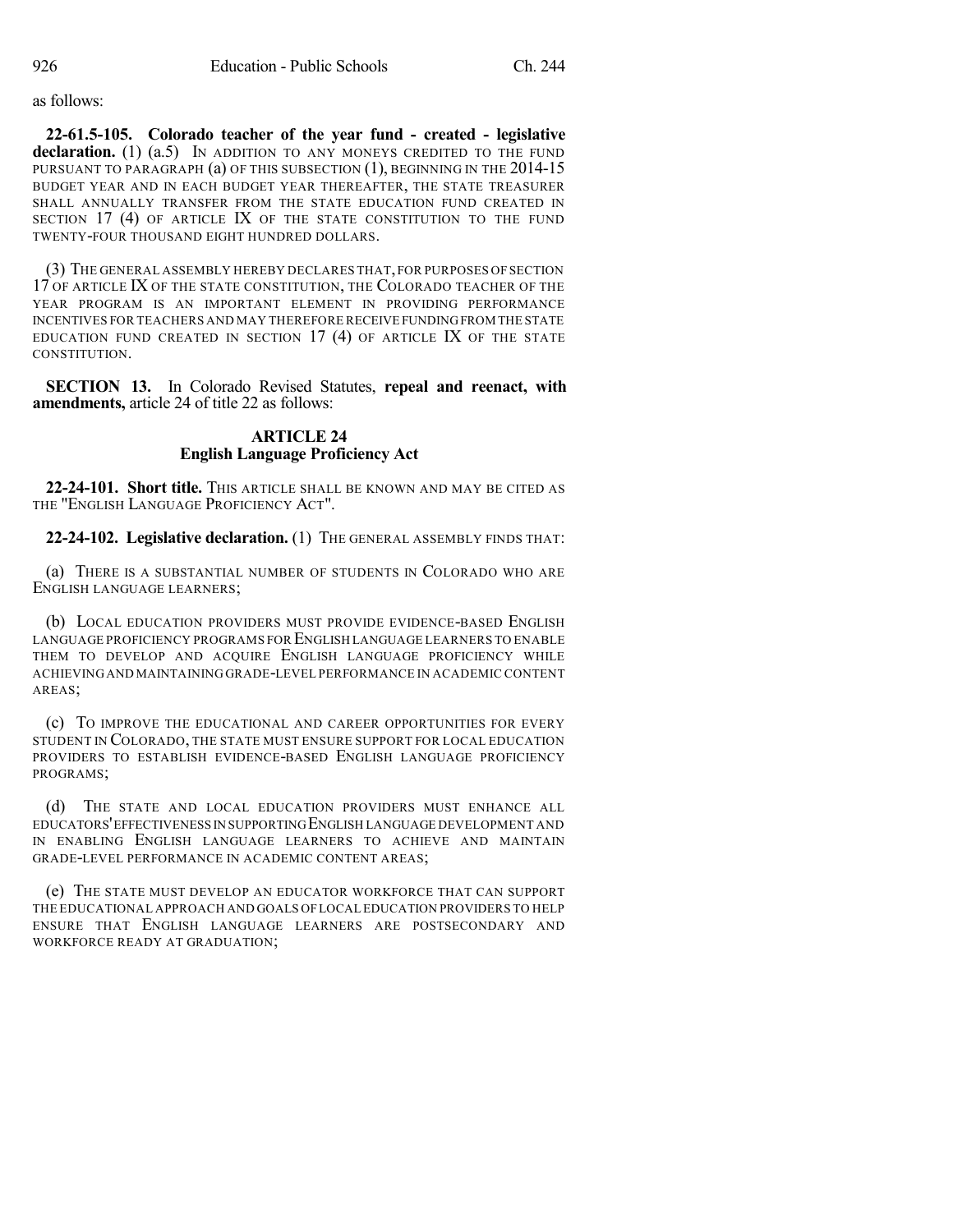(f) THE STATE MUST APPROPRIATE AND ALLOCATE MONEYS TO LOCAL EDUCATION PROVIDERS TO HELP ENSURE THAT ENGLISH LANGUAGE LEARNERS ARE POSTSECONDARY AND WORKFORCE READY AT GRADUATION;

(g) THE DEPARTMENT OF EDUCATION AND THE STATE BOARD OF EDUCATION MUST HOLD LOCAL EDUCATION PROVIDERS ACCOUNTABLE THROUGH THE "EDUCATION ACCOUNTABILITY ACT OF 2009", ARTICLE 11 OF THIS TITLE, AND BY ENGLISH LANGUAGE DEVELOPMENT MEASURES MANDATED BY THIS ARTICLE FOR MEETING THE ENGLISH LANGUAGE DEVELOPMENT AND ACADEMIC ACHIEVEMENT GOALS FOR ENGLISH LANGUAGE LEARNERS; AND

(h) THE DEPARTMENT OF EDUCATION AND THE STATE BOARD OF EDUCATION MUST RECOGNIZE LOCAL EDUCATION PROVIDERS WHO PROVIDE EFFECTIVE ENGLISH LANGUAGE PROFICIENCY PROGRAMS BY AWARDING GRANTS THROUGH A COMPETITIVE PROGRAM THAT IS SUPPORTED WITH ANNUAL APPROPRIATIONS.

**22-24-103. Definitions.** AS USED IN THIS ARTICLE, UNLESS THE CONTEXT OTHERWISE REQUIRES:

(1) "CHARTER SCHOOL" MEANS A CHARTER SCHOOL AUTHORIZED BY A DISTRICT PURSUANT TO PART 1 OF ARTICLE 30.5 OF THIS TITLE OR AN INSTITUTE CHARTER SCHOOL AUTHORIZED BY THE STATE CHARTER SCHOOL INSTITUTE PURSUANT TO PART 5 OF ARTICLE 30.5 OF THIS TITLE.

(2) "DEPARTMENT" MEANS THE DEPARTMENT OF EDUCATION.

(3) "DISTRICT" MEANS A SCHOOL DISTRICT ORGANIZED AND EXISTING PURSUANT TO ARTICLE 30 OF THIS TITLE OR A BOARD OF COOPERATIVE SERVICES ORGANIZED AND EXISTING PURSUANT TO ARTICLE 5 OF THIS TITLE.

(4) "ENGLISH LANGUAGE LEARNER" MEANS A STUDENT WHO IS LINGUISTICALLY DIVERSE AND WHO IS IDENTIFIED PURSUANT TO SECTION 22-24-105 (2) AS HAVING A LEVEL OF ENGLISH LANGUAGE PROFICIENCY THAT REQUIRES LANGUAGE SUPPORT TO ACHIEVE STANDARDS IN GRADE-LEVEL CONTENT IN ENGLISH.

(5) "ENGLISH LANGUAGE PROFICIENCY PROGRAM" MEANS A PROGRAM IMPLEMENTED BY A LOCAL EDUCATION PROVIDER THAT IS DESIGNED TO DEVELOP ENGLISH LANGUAGE PROFICIENCY FOR AN ENGLISH LANGUAGE LEARNER WHILE ENABLING THE ENGLISH LANGUAGE LEARNER TO ACHIEVE AND MAINTAIN GRADE-LEVEL PERFORMANCE IN ACADEMIC CONTENT AREAS.

(6) "EVIDENCE-BASED" MEANS THE INSTRUCTION OR ITEM DESCRIBED IS BASED ON RELIABLE,TRUSTWORTHY,AND VALID EVIDENCE THAT THE INSTRUCTION OR ITEM SHOWS PROMISE OR HAS DEMONSTRATED A RECORD OF SUCCESS IN ACHIEVING OBJECTIVES THAT ARE RELEVANT TO ENGLISH LANGUAGE DEVELOPMENT, ENGLISH LANGUAGE PROFICIENCY, AND ACHIEVEMENT IN GRADE-LEVEL CONTENT FOR ENGLISH LANGUAGE LEARNERS.

(7) "FACILITY SCHOOL" MEANS AN APPROVED FACILITY SCHOOL AS DEFINED IN SECTION 22-2-402 (1).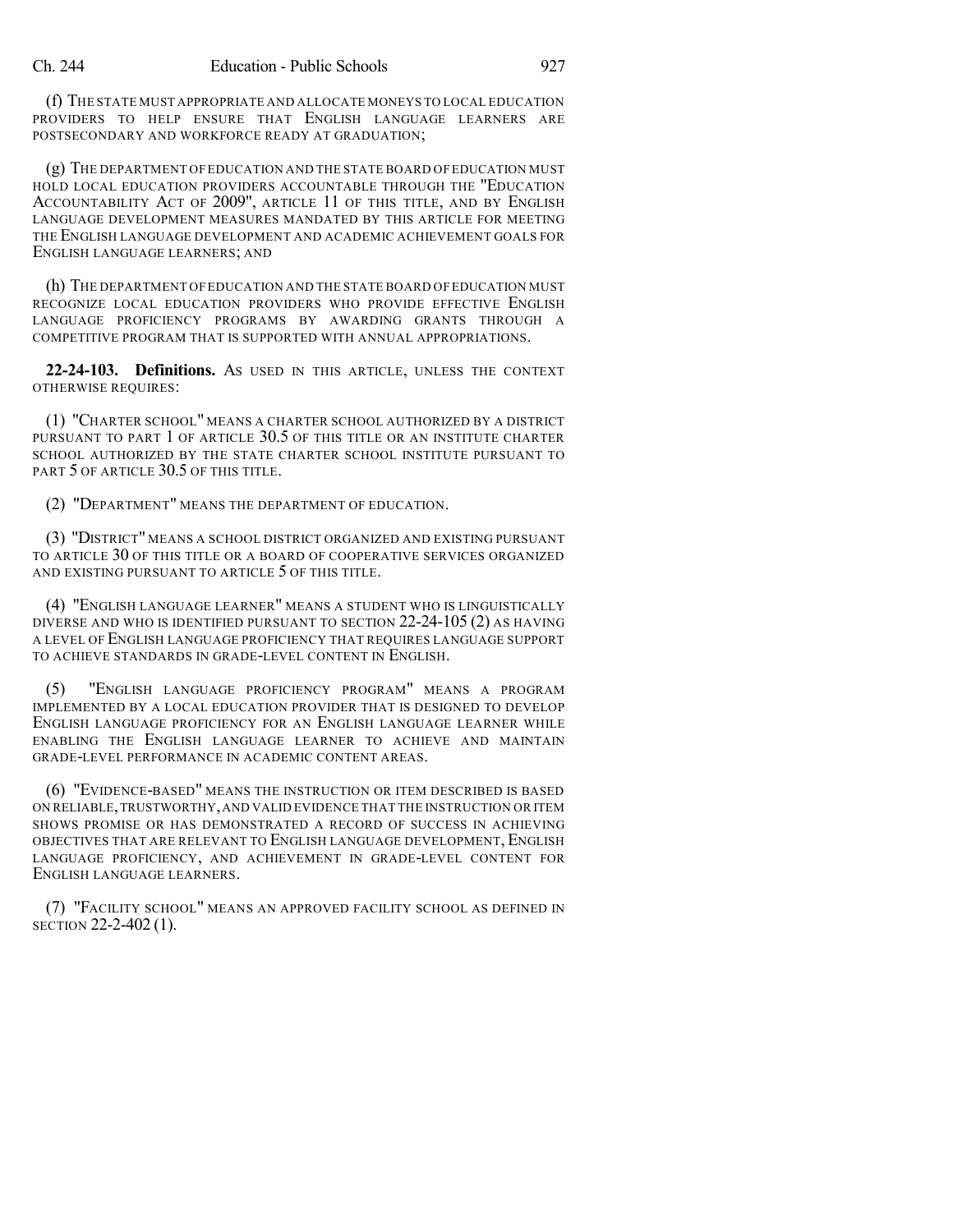(8) "LOCAL EDUCATION PROVIDER" MEANS A DISTRICT, THE STATE CHARTER SCHOOL INSTITUTE, OR A FACILITY SCHOOL.

(9) "STATE CHARTER SCHOOL INSTITUTE" MEANS THE STATE CHARTER SCHOOL INSTITUTE CREATED PURSUANT TO PART 5 OF ARTICLE 30.5 OF THIS TITLE.

**22-24-104. English language proficiency program established - funding.** (1) THERE IS ESTABLISHED THE STATE ENGLISH LANGUAGE PROFICIENCY PROGRAM TO ASSIST LOCAL EDUCATION PROVIDERS IN ADMINISTERING AND IMPLEMENTING ENGLISH LANGUAGE PROFICIENCY PROGRAMS FOR ENGLISH LANGUAGE LEARNERS IN KINDERGARTEN AND GRADES ONE THROUGH TWELVE.

(2) (a) A STUDENT WHO IS IDENTIFIED FOR INCLUSION IN AN ENGLISH LANGUAGE PROFICIENCY PROGRAM MAY RECEIVE FUNDING PURSUANT TO THIS SECTION FOR UP TO A TOTAL OF FIVE BUDGET YEARS REGARDLESS OF WHETHER THE STUDENT TRANSFERS ENROLLMENT AMONG LOCAL EDUCATION PROVIDERS DURING THE FIVE YEARS.THE FIVE BUDGET YEARS IN WHICH A STUDENT RECEIVES FUNDING PURSUANT TO THIS SECTION ARE NOT REQUIRED TO BE CONSECUTIVE IF A STUDENT EXITS AN ENGLISH LANGUAGE PROFICIENCY PROGRAM AND IS SUBSEQUENTLY RE-IDENTIFIED FOR INCLUSION IN AN ENGLISH LANGUAGE PROFICIENCY PROGRAM. A STUDENT IS NOT ELIGIBLE FOR FUNDING IN A SCHOOL YEAR IN WHICH THE STUDENT DOES NOT RECEIVE EDUCATIONAL SUPPORT THROUGH AN ENGLISH LANGUAGE PROFICIENCY PROGRAM. THE DEPARTMENT SHALL ALLOCATE STATE MONEYS PURSUANT TO THIS SECTION ON THE STUDENT'S BEHALF TO THE LOCAL EDUCATION PROVIDER THAT ENROLLS THE STUDENT.

(b) IF A STUDENT WAS IDENTIFIED FOR INCLUSION IN AN ENGLISH LANGUAGE PROFICIENCY PROGRAM BEFORE THE EFFECTIVE DATE OF THE REPEAL AND REENACTMENT OF THIS ARTICLE AND RECEIVED STATE FUNDING PURSUANT TO THIS ARTICLE AS IT EXISTED BEFORE THE EFFECTIVE DATE OF THE REPEAL AND REENACTMENT OF THIS ARTICLE, THE DEPARTMENT MUST INCLUDE THE BUDGET YEARS FOR WHICH THE STUDENT RECEIVED FUNDING BEFORE THE EFFECTIVE DATE OF THE REPEAL AND REENACTMENT OF THIS ARTICLE IN CALCULATING THE FIVE-YEAR LIMIT ON FUNDING FOR THE STUDENT.

(3)(a) THE GENERAL ASSEMBLY SHALL ANNUALLY APPROPRIATE MONEYS TO THE DEPARTMENT TO IMPLEMENT THIS SECTION.THE DEPARTMENT SHALL ALLOCATE THE MONEYS ANNUALLY APPROPRIATED TO LOCAL EDUCATION PROVIDERS ON A PER-PUPIL BASIS USING THE NUMBER OF ENGLISH LANGUAGE LEARNERS CERTIFIED PURSUANT TO SECTION 22-24-105, SUBJECT TO THE TIME LIMIT SPECIFIED IN SUBSECTION (2) OF THIS SECTION.

(b) (I) THE DEPARTMENT SHALL DISTRIBUTE SEVENTY-FIVE PERCENT OF THE AMOUNT ANNUALLY APPROPRIATED TO THE DEPARTMENT PURSUANT TO THIS SUBSECTION (3)TO LOCAL EDUCATION PROVIDERS TO PROVIDE SERVICES TO ENGLISH LANGUAGE LEARNERS WHO:

(A) SPEAK A LANGUAGE OTHER THAN ENGLISH AND DO NOT COMPREHEND OR SPEAK ENGLISH; AND

(B) COMPREHEND OR SPEAK SOME ENGLISH BUT WHOSE PRIMARY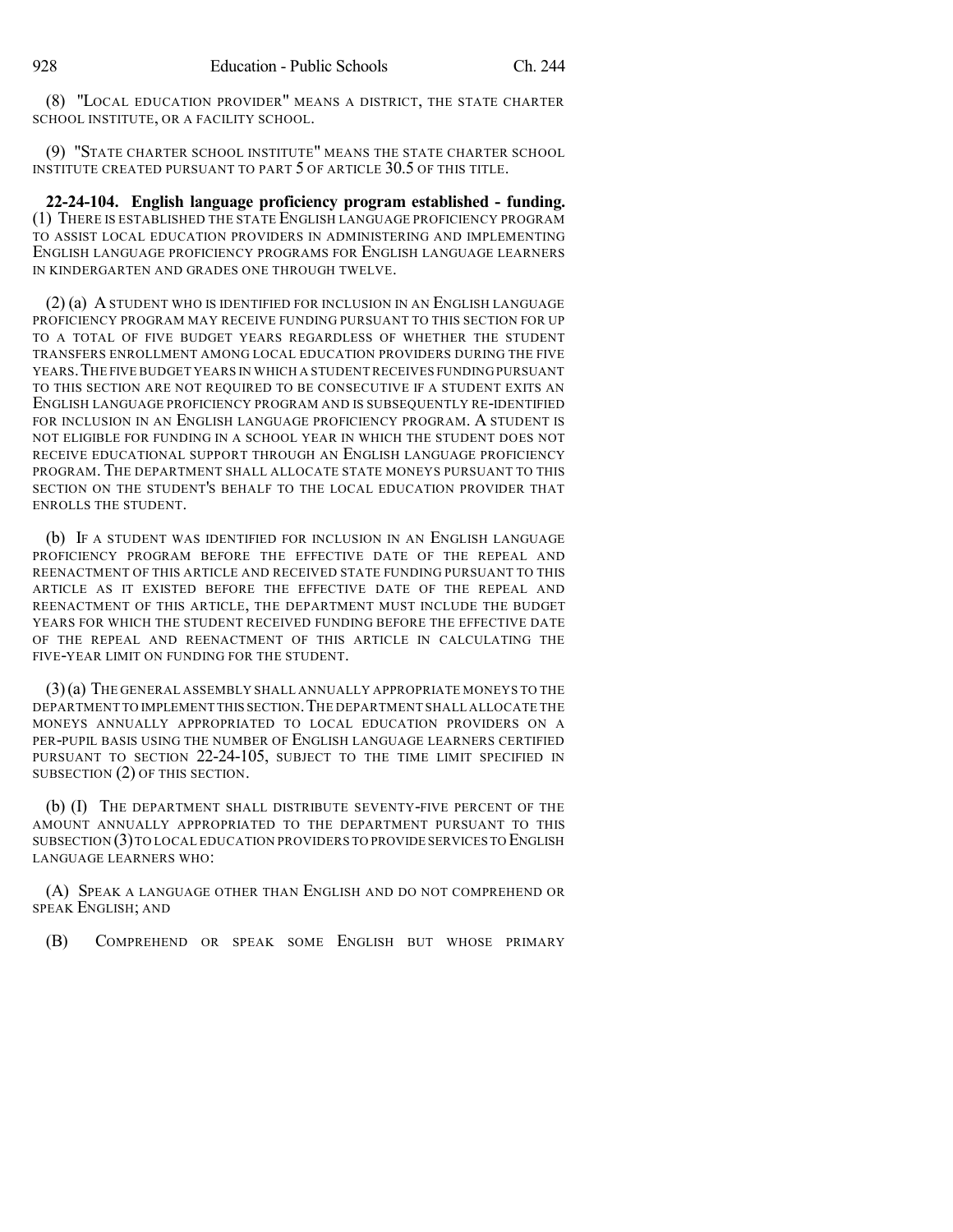COMPREHENSION OR SPEECH IS IN A LANGUAGE OTHER THAN ENGLISH.

(II) A STUDENT SHALL NOT BE FUNDED PURSUANT TO THIS PARAGRAPH (b) FOR MORE THAN FOUR HUNDRED DOLLARS PER YEAR OR AN AMOUNT EQUAL TO TWENTY PERCENT OF THE STATE AVERAGE PER PUPIL REVENUES, AS DEFINED IN SECTION 22-54-103 (12), FOR THE PRECEDING BUDGET YEAR AS DETERMINED BY THE DEPARTMENT, WHICHEVER IS GREATER.

(c) (I) THE DEPARTMENT SHALL DISTRIBUTE THE REMAINDER OF THE AMOUNT ANNUALLY APPROPRIATED PURSUANT TO THIS SUBSECTION (3) TO LOCAL EDUCATION PROVIDERS TO PROVIDE SERVICES TO ENGLISH LANGUAGE LEARNERS WHO COMPREHEND AND SPEAK ENGLISH AND ONE OR MORE OTHER LANGUAGES BUT WHOSE ENGLISH LANGUAGE DEVELOPMENT AND COMPREHENSION IS:

(A) AT OR BELOW THE MEAN OF STUDENTS ENROLLED IN THE LOCAL EDUCATION PROVIDER OR BELOW THE MEAN OR EQUIVALENT ON A NATIONALLY STANDARDIZED TEST; OR

(B) BELOW THE ACCEPTABLE PROFICIENCY LEVEL BASED ON THE ASSESSMENTS IDENTIFIED BY THE DEPARTMENT PURSUANT TO SECTION 22-24-106 (1) (a).

(II) A STUDENT SHALL NOT BE FUNDED PURSUANT TO THIS PARAGRAPH (c) FOR MORE THAN TWO HUNDRED DOLLARS PER YEAR OR AN AMOUNT EQUAL TO TEN PERCENT OF THE STATE AVERAGE PER PUPIL REVENUES, AS DEFINED IN SECTION 22-54-103 (12), FOR THE PRECEDING BUDGET YEAR AS DETERMINED BY THE DEPARTMENT, WHICHEVER IS GREATER.

(4) EACH LOCAL EDUCATION PROVIDER SHALL PROVIDE ENGLISH LANGUAGE PROFICIENCY PROGRAMS FOR ENGLISH LANGUAGE LEARNERS WHO ARE ENROLLED IN THE PUBLIC SCHOOLS OPERATED BY THE LOCAL EDUCATION PROVIDER; EXCEPT THAT LOCAL EDUCATION PROVIDERS MAY COOPERATE IN CARRYING OUT THE PROVISIONS OF THIS ARTICLE.

(5) THIS ARTICLE DOES NOT PROHIBIT A LOCAL EDUCATION PROVIDER FROM USING THE MONEYS ALLOCATED PURSUANT TO THIS ARTICLE FOR BILINGUAL PROGRAMS, ENGLISH-AS-A-SECOND-LANGUAGE PROGRAMS, OR ANY OTHER METHOD OF ACHIEVING THE PURPOSES OF THIS ARTICLE. A LOCAL EDUCATION PROVIDER THAT ADMINISTERS ANY OF THESE PROGRAMS SHALL RECEIVE MONEYS PURSUANT TO THIS ARTICLE ONLY ON THE BASIS OF THE NUMBER OF ENGLISH LANGUAGE LEARNERS ENROLLED IN THE PROGRAMS.

**22-24-105. Local education provider - duties.** (1) EACH LOCAL EDUCATION PROVIDER SHALL PROVIDE AN ENGLISH LANGUAGE PROFICIENCY PROGRAM FOR ALL ENGLISH LANGUAGE LEARNERS WHO ARE ENROLLED IN THE PUBLIC SCHOOLS OF THE LOCAL EDUCATION PROVIDER.

(2) EACH LOCAL EDUCATION PROVIDER SHALL IDENTIFY ENGLISH LANGUAGE LEARNERS WHO ARE ENROLLED IN THE PUBLIC SCHOOLS OF THE LOCAL EDUCATION PROVIDER USING THE STATE-APPROVED ASSESSMENT FOR ENGLISH LANGUAGE PROFICIENCY.THE LOCAL EDUCATION PROVIDER SHALL ANNUALLY CERTIFY TO THE DEPARTMENT THE NUMBER OF ENGLISH LANGUAGE LEARNERS WHO ARE ENROLLED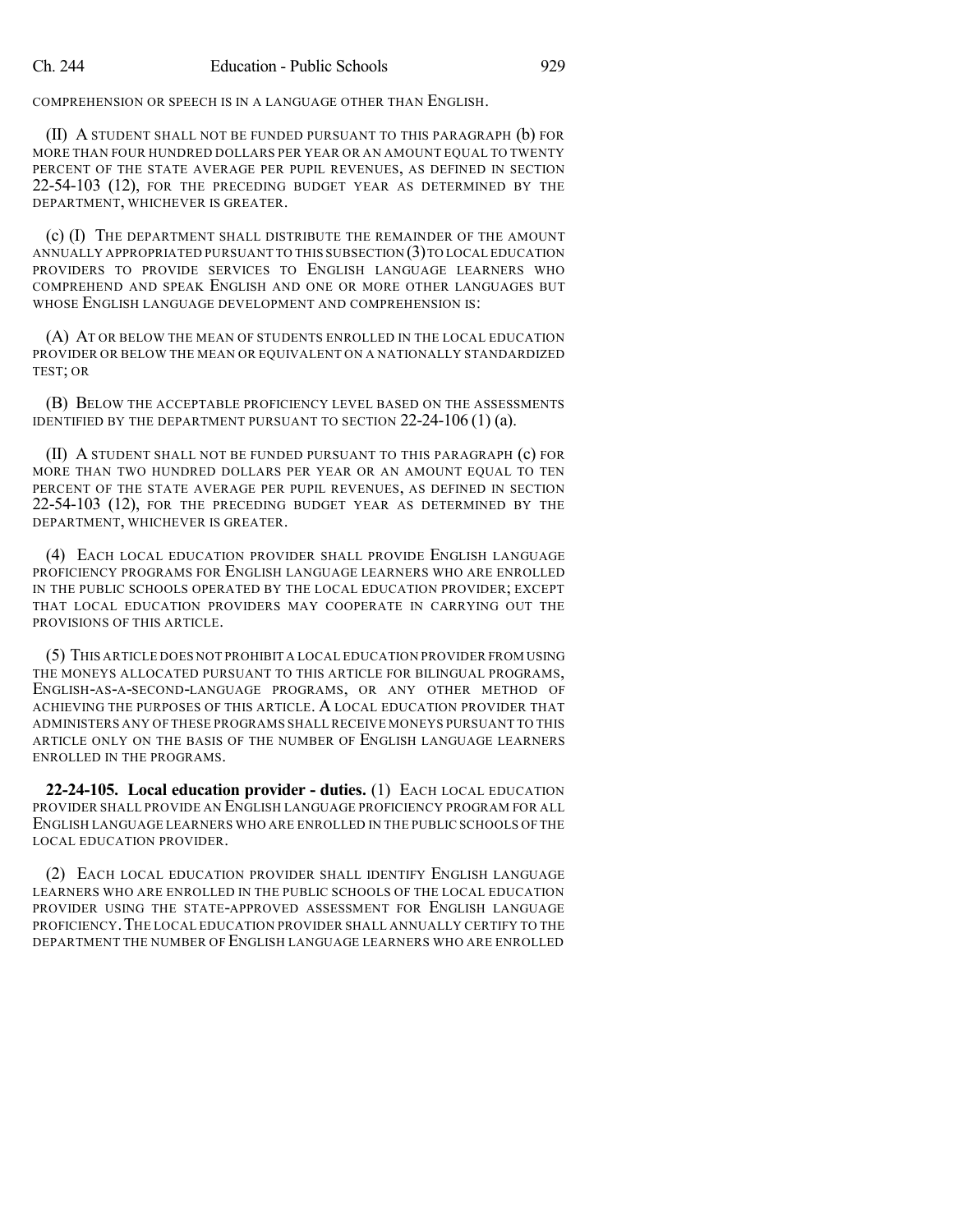IN THE PUBLIC SCHOOLS OF THE LOCAL EDUCATION PROVIDER AND ARE ELIGIBLE FOR FUNDING PURSUANT TO SECTION 22-24-104 (2).

(3) EACH LOCAL EDUCATION PROVIDER SHALL ANNUALLY REPORT TO THE DEPARTMENT THE NUMBER OF ENGLISH LANGUAGE LEARNERS WHO EXIT THE ENGLISH LANGUAGE PROFICIENCY PROGRAM.

**22-24-106. Department of education - powers - duties - state board of education - rules.** (1) THE DEPARTMENT SHALL:

(a) IDENTIFY THE ENGLISH LANGUAGE PROFICIENCY ASSESSMENTS THAT LOCAL EDUCATION PROVIDERS MUST USE TO IDENTIFY STUDENTS WHO ARE ELIGIBLE FOR INCLUSION IN ENGLISH LANGUAGE PROFICIENCY PROGRAMS, WHICH MAY INCLUDE THE ASSESSMENTS IN USE PRIOR TO THE EFFECTIVE DATE OF THE REPEAL AND REENACTMENT OF THIS ARTICLE;

(b) ANNUALLY REVIEW THE STATEWIDE LEVELS OF PROFICIENCY ON THE STATEWIDE ASSESSMENTS ADMINISTERED PURSUANT TO SECTION 22-7-1006 FOR THOSE ENGLISH LANGUAGE LEARNERS WHO ARE REQUIRED TO TAKE THE STATEWIDE ASSESSMENT;

(c) ESTABLISH, BY GUIDELINES, ANY ACCOMMODATIONS THAT A LOCAL EDUCATION PROVIDER MUST ALLOW AND THE CIRCUMSTANCES IN WHICH A LOCAL EDUCATION PROVIDER MUST ALLOW THE ACCOMMODATIONS FOR ENGLISH LANGUAGE LEARNERS WHO ARE TAKING ASSESSMENTS PURSUANT TO SECTION 22-7-409 OR 22-7-1006;

(d) PROVIDE GUIDANCE DOCUMENTS AND TECHNICAL ASSISTANCE TO ASSIST LOCAL EDUCATION PROVIDERS IN IDENTIFYING AND ASSESSING ENGLISH LANGUAGE LEARNERS AND IN DEVELOPING, IMPLEMENTING, AND EVALUATING ENGLISH LANGUAGE PROFICIENCY PROGRAMS;

(e) IDENTIFY, BASED ON THE CERTIFICATIONS RECEIVED FROM LOCAL EDUCATION PROVIDERS, THE STUDENTS WHO ARE COUNTED AS ENGLISH LANGUAGE LEARNERS FOR PURPOSES OF CALCULATING EACH LOCAL EDUCATION PROVIDER'S ALLOCATION OF MONEYS PURSUANT TO SECTION 22-24-104 (3);

(f) ANNUALLY ALLOCATE THE MONEYS APPROPRIATED FOR IMPLEMENTATION OF THIS ARTICLE, INCLUDING ALLOCATING THE MONEYS SPECIFIED IN SECTION 22-24-104 (3) ON A PER-PUPIL BASIS, USING THE NUMBER OF ENGLISH LANGUAGE LEARNERS IDENTIFIED PURSUANT TO PARAGRAPH (e) OF THIS SUBSECTION (1) AND PARTICIPATING IN THE ENGLISH LANGUAGE PROFICIENCY PROGRAM;

(g) FOR EACH LOCAL EDUCATION PROVIDER,MONITOR AND REPORT THROUGH THE DATA PORTAL OPERATED PURSUANT TO SECTION 22-11-502, THE NUMBER OF ENGLISH LANGUAGE LEARNERS WHO EXIT THE ENGLISH LANGUAGE PROFICIENCY PROGRAM, THE LENGTH OF TIME ENGLISH LANGUAGE LEARNERS REMAIN IN THE ENGLISH LANGUAGE PROFICIENCY PROGRAM, AND THE NUMBER OF ENGLISH LANGUAGE LEARNERS WHO REENTER THE ENGLISH LANGUAGE PROFICIENCY PROGRAM;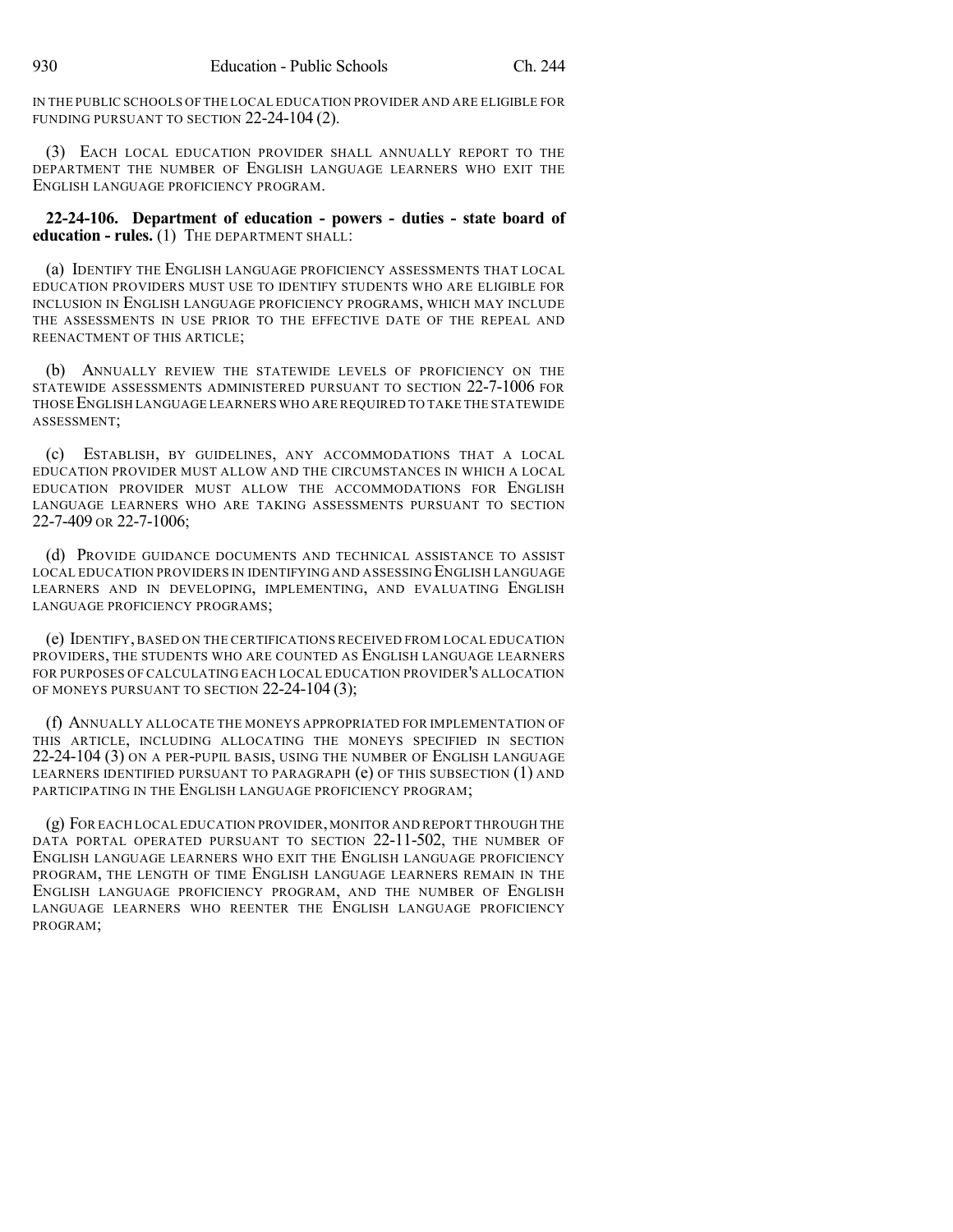(h) DISAGGREGATE THE DATA RECEIVED THROUGH THE STATEWIDE ASSESSMENT PROGRAM PURSUANT TO SECTION 22-7-409 OR 22-7-1006 AND REPORT THE ENGLISH LANGUAGE PROFICIENCY AND ACADEMIC ACHIEVEMENT OF ENGLISH LANGUAGE LEARNERS, WHILE THEY ARE RECEIVING SERVICES THROUGH THE ENGLISH LANGUAGE PROFICIENCY PROGRAM AND AFTER THEY EXIT THE ENGLISH LANGUAGE PROFICIENCY PROGRAM THROUGH HIGH SCHOOL GRADUATION,AS PROVIDED IN PART 5 OF ARTICLE 11 OF THIS TITLE; AND

(i) ADMINISTER THE ENGLISH LANGUAGE PROFICIENCY ACT EXCELLENCE AWARD PROGRAM CREATED IN SECTION 22-24-107 AND THE PROFESSIONAL DEVELOPMENT AND STUDENT SUPPORT PROGRAM CREATED IN SECTION 22-24-108.

(2) IN IMPLEMENTING THE PROVISIONS OF THIS ARTICLE, THE DEPARTMENT SHALL NOT REQUIRE LOCAL EDUCATION PROVIDERS TO SUBMIT REPORTS OR OTHERWISE PROVIDE DATA THAT IS REQUIRED BY OR THAT THE DEPARTMENT COLLECTS UNDER OTHER STATE OR FEDERAL DATA-COLLECTION OR REPORTING STATUTORY OR REGULATORY REQUIREMENTS.

(3) THE STATE BOARD RULES THAT ARE IN EFFECT TO IMPLEMENT THIS ARTICLE PRIOR TO THE EFFECTIVE DATE OF THE REPEAL AND REENACTMENT OF THIS ARTICLE MAY CONTINUE IN EFFECT AFTER THAT DATE TO THE EXTENT THE STATE BOARD FINDS THAT THE RULES CONTINUE TO BE APPROPRIATE, AND THE STATE BOARD SHALL PROMULGATE PURSUANT TO THE "STATE ADMINISTRATIVE PROCEDURE ACT", ARTICLE 4 OF TITLE 24, C.R.S., SUCH ADDITIONAL RULES AS MAY BE NECESSARY TO IMPLEMENT THIS ARTICLE. THE STATE BOARD BY RULE MAY IDENTIFY MEASURES THAT ARE SPECIFIC TO THE ENGLISH LANGUAGE PROFICIENCY ASSESSMENT, WHICH MEASURES THE DEPARTMENT MUST USE TO DETERMINE A LOCAL EDUCATION PROVIDER'S LEVEL OF ACHIEVEMENT IN MEETING THE ENGLISH LANGUAGE DEVELOPMENT AND ACADEMIC ACHIEVEMENT GOALS FOR ENGLISH LANGUAGE LEARNERS.

**22-24-107. English language proficiency act excellence award program excellence awards fund - created - rules - legislative declaration.** (1) THERE IS CREATED IN THE DEPARTMENT THE ENGLISH LANGUAGE PROFICIENCY ACT EXCELLENCE AWARD PROGRAM TO AWARD GRANTS TO LOCAL EDUCATION PROVIDERS AND CHARTER SCHOOLS THAT ACHIEVE THE HIGHEST ENGLISH LANGUAGE AND ACADEMIC GROWTH AMONG ENGLISH LANGUAGE LEARNERS AND THE HIGHEST ACADEMIC ACHIEVEMENT FOR ENGLISH LANGUAGE LEARNERS WHO TRANSITION OUT OF THE ENGLISH LANGUAGE PROFICIENCY PROGRAM. THE DEPARTMENT SHALL ADMINISTER THE PROGRAM BY ANNUALLY IDENTIFYING,BASED ON RULES OF THE STATE BOARD, THE LOCAL EDUCATION PROVIDERS AND CHARTER SCHOOLS THAT QUALIFY FOR GRANTS AND DISTRIBUTING THE MONEYS APPROPRIATED TO THE EXCELLENCE AWARDS FUND CREATED IN SUBSECTION (4) OF THIS SECTION. THE STATE BOARD BY RULE SHALL SET THE GRANT AMOUNT BASED ON THE STUDENT ENROLLMENT OFTHE LOCAL EDUCATION PROVIDERS AND CHARTER SCHOOLS THAT QUALIFY FOR GRANTS AND THE CONCENTRATION OF ENGLISH LANGUAGE LEARNERS ENROLLED BY THE LOCAL EDUCATION PROVIDERS AND CHARTER SCHOOLS AS A PERCENTAGE OF THE TOTAL STUDENT ENROLLMENT. SUBJECT TO AVAILABLE APPROPRIATIONS,THE DEPARTMENT SHALL DISTRIBUTE THE MONEYS IN ACCORDANCE WITH THE RULES TO THE LOCAL EDUCATION PROVIDERS AND CHARTER SCHOOLS THAT QUALIFY FOR THE GRANTS.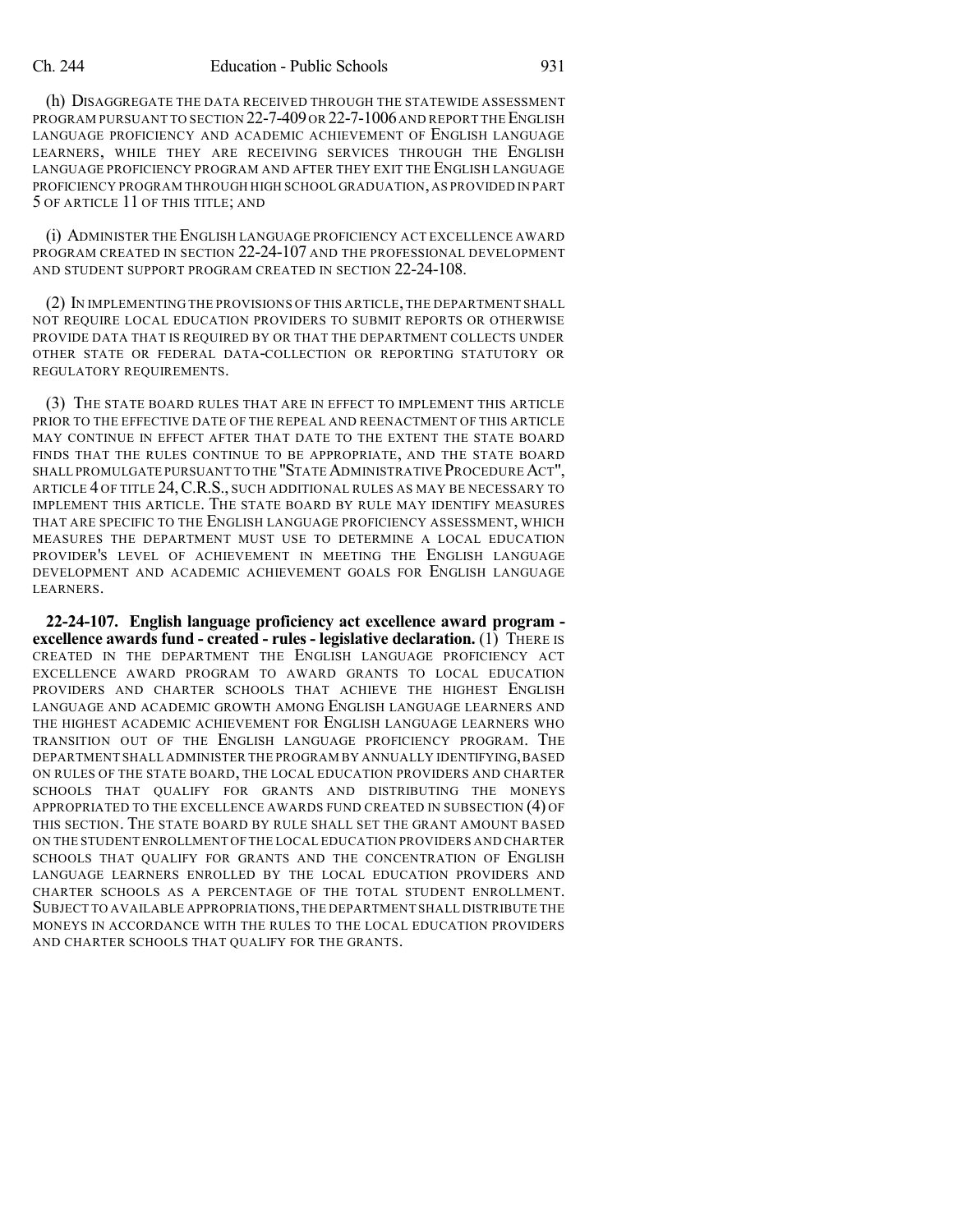(2) THE STATE BOARD SHALL PROMULGATE RULES THAT CREATE THE CRITERIA OR MEASURES THAT THE DEPARTMENT MUST APPLY TO IDENTIFY THE LOCAL EDUCATION PROVIDERS AND CHARTER SCHOOLS THAT ACHIEVE THE HIGHEST ENGLISH LANGUAGE AND ACADEMIC GROWTH AMONG ENGLISH LANGUAGE LEARNERS AND THAT ACHIEVE THE HIGHEST ACADEMIC ACHIEVEMENT FOR ENGLISH LANGUAGE LEARNERS WHO TRANSITION OUT OF THE ENGLISH LANGUAGE PROFICIENCY PROGRAM.

(3)(a) EACH LOCAL EDUCATION PROVIDER AND CHARTER SCHOOL THAT RECEIVES A GRANT PURSUANT TO THIS SECTION, AT THE CONCLUSION OF EACH SCHOOL YEAR FOR WHICH IT RECEIVES A GRANT, MUST SUBMIT TO THE DEPARTMENT:

(I) A DATA ANALYSIS AND SUMMARY OF THE LOCAL EDUCATION PROVIDER'S OR CHARTER SCHOOL'S ENGLISH LANGUAGE PROFICIENCY PROGRAM; AND

(II) AREPORT OF THE LOCAL EDUCATION PROVIDER'S OR CHARTER SCHOOL'S USE OF THE GRANT MONEYS RECEIVED.

(b) THE DEPARTMENT SHALL PROVIDE THE INFORMATION RECEIVED PURSUANT TO PARAGRAPH (a) OF THIS SUBSECTION (3) TO LOCAL EDUCATION PROVIDERS AND SHALL MAKE THE INFORMATION AVAILABLE TO THE PUBLIC THROUGH THE DATA PORTAL OPERATED PURSUANT TO SECTION 22-11-502.

(4) (a) THERE IS CREATED IN THE STATE TREASURY THE EXCELLENCE AWARDS FUND, REFERRED TO IN THIS SUBSECTION (4) AS THE "FUND", CONSISTING OF SUCH MONEYS AS THE GENERAL ASSEMBLY MAY APPROPRIATE TO THE FUND. THE MONEYS IN THE FUND ARE SUBJECT TO ANNUAL APPROPRIATION BY THE GENERAL ASSEMBLY TO THE DEPARTMENT FOR DISTRIBUTION TO LOCAL EDUCATION PROVIDERS AND CHARTER SCHOOLS AS PROVIDED IN THIS SECTION.

(b) THE STATE TREASURER MAY INVEST ANY MONEYS IN THE FUND NOT EXPENDED FOR THE PURPOSE OF THIS SECTION AS PROVIDED BY LAW. THE STATE TREASURER SHALL CREDIT ALL INTEREST AND INCOME DERIVED FROM THE INVESTMENT AND DEPOSIT OF MONEYS IN THE FUND TO THE FUND.ANY UNEXPENDED AND UNENCUMBERED MONEYS REMAINING IN THE FUND AT THE END OF A FISCAL YEAR MUST REMAIN IN THE FUND AND SHALL NOT BE CREDITED OR TRANSFERRED TO THE GENERAL FUND OR ANOTHER FUND.

(5) THE GENERAL ASSEMBLY FINDS THAT, FOR PURPOSES OF SECTION 17 OF ARTICLE IXOF THE STATE CONSTITUTION,THE ENGLISH LANGUAGE PROFICIENCY ACT EXCELLENCE AWARD PROGRAM IS AN IMPORTANT COMPONENT OF AN ACCOUNTABLE PROGRAM TO MEET STATE ACADEMIC STANDARDS AND,THEREFORE,MAY BE FUNDED FROM MONEYS IN THE STATE EDUCATION FUND CREATED IN SECTION 17 (4) OF ARTICLE IX OF THE STATE CONSTITUTION.

**22-24-108. Professionaldevelopment andstudentsupportprogram- created - professional development and student support fund - rules.** (1) THERE IS CREATED IN THE DEPARTMENT THE PROFESSIONAL DEVELOPMENT AND STUDENT SUPPORT PROGRAM, REFERRED TO IN THIS SECTION AS THE "SUPPORT PROGRAM", TO PROVIDE MONEYS TO LOCAL EDUCATION PROVIDERS TO: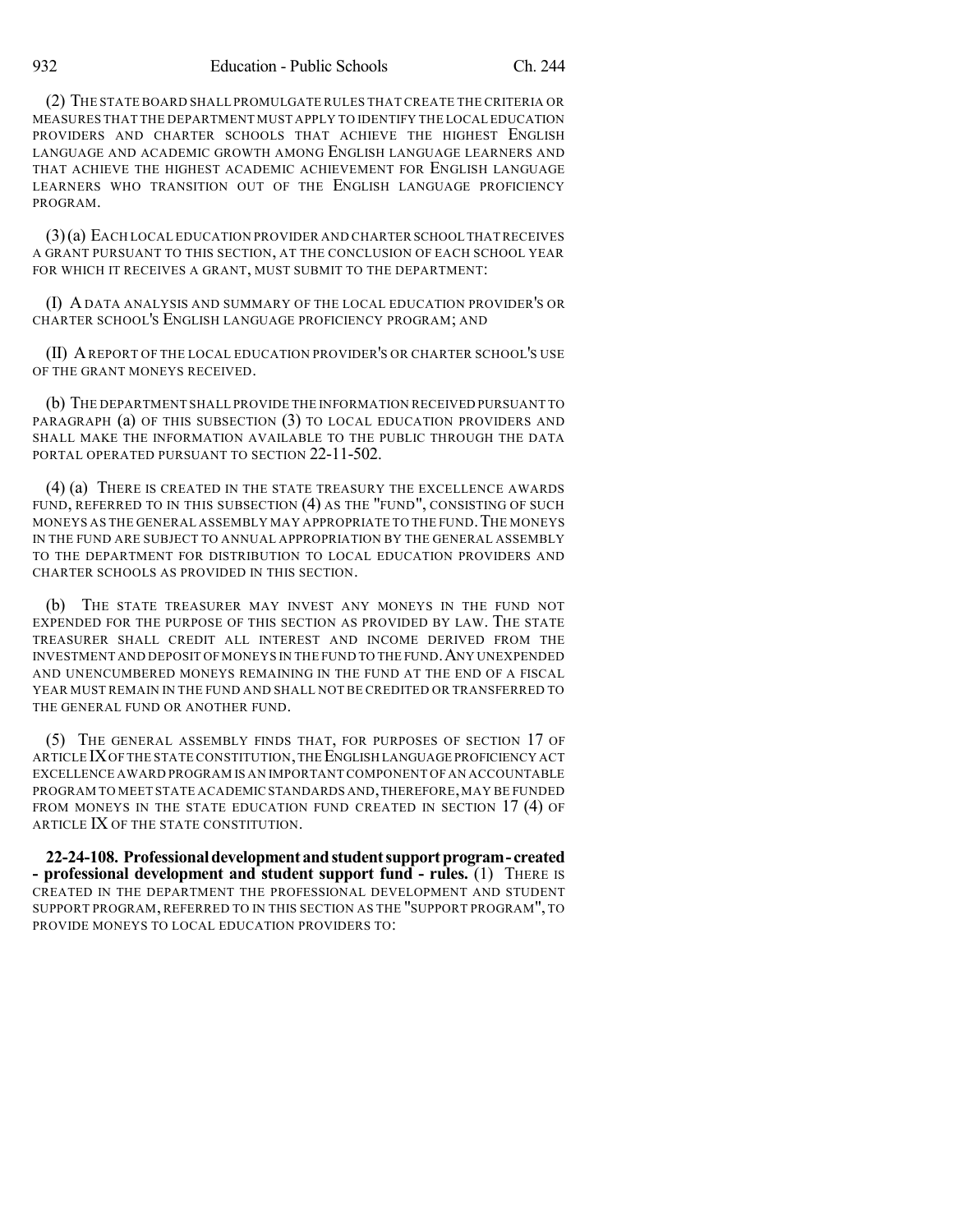(a) OFFSET THE COSTS INCURRED IN COMPLYING WITH THE REQUIREMENTS SPECIFIED IN SECTION 22-24-105 (3);

(b) PROVIDE EFFECTIVE PROFESSIONAL DEVELOPMENT ACTIVITIES RELATED TO TEACHING ENGLISH LANGUAGE LEARNERS FOR ALL EDUCATORS WHO MAY WORK WITH ENGLISH LANGUAGE LEARNERS IN THE CLASSROOM; AND

(c) EXPAND PROGRAMS TO ASSIST STUDENTS WHO, AT ANY TIME, HAVE BEEN IDENTIFIED AS ENGLISH LANGUAGE LEARNERS IN ACHIEVING GREATER CONTENT PROFICIENCY.

(2)(a) THE DEPARTMENT SHALL DISTRIBUTE THE AMOUNT APPROPRIATED FOR THE SUPPORT PROGRAM AS FOLLOWS:

(I) SEVENTY-FIVE PERCENT OF THE AMOUNT ANNUALLY APPROPRIATED FROM THE FUND TO LOCAL EDUCATION PROVIDERS TO PROVIDE SERVICES TO ENGLISH LANGUAGE LEARNERS, AND PROFESSIONAL DEVELOPMENT ACTIVITIES FOR EDUCATORS WHO WORK WITH ENGLISH LANGUAGE LEARNERS, WHO:

(A) SPEAK A LANGUAGE OTHER THAN ENGLISH AND DO NOT COMPREHEND OR SPEAK ENGLISH; AND

(B) COMPREHEND OR SPEAK SOME ENGLISH BUT WHOSE PRIMARY COMPREHENSION OR SPEECH IS IN A LANGUAGE OTHER THAN ENGLISH; AND

(II) THE REMAINDER OF THE AMOUNT ANNUALLY APPROPRIATED FROM THE FUND TO LOCAL EDUCATION PROVIDERS TO PROVIDE SERVICES TO, AND TO PROVIDE PROFESSIONAL DEVELOPMENT ACTIVITIES FOR EDUCATORS WHO WORK WITH, ENGLISH LANGUAGE LEARNERS WHO COMPREHEND AND SPEAK ENGLISH AND ONE OR MORE OTHER LANGUAGES BUT WHOSE ENGLISH LANGUAGE DEVELOPMENT AND COMPREHENSION IS:

(A) AT OR BELOW THE MEAN OF STUDENTS ENROLLED IN THE LOCAL EDUCATION PROVIDER OR BELOW THE MEAN OR EQUIVALENT ON A NATIONALLY STANDARDIZED TEST; OR

(B) BELOW THE ACCEPTABLE PROFICIENCY LEVEL BASED ON THE ASSESSMENTS IDENTIFIED BY THE DEPARTMENT PURSUANT TO SECTION 22-24-106 (1) (a).

(b) EACH DISTRICT SHALL ANNUALLY DISTRIBUTE TO EACH CHARTER SCHOOL ONE HUNDRED PERCENT OF THE AMOUNT THAT THE DISTRICT RECEIVES PURSUANT TO PARAGRAPH (a) OF THIS SUBSECTION (2) ON BEHALF OF THE ENGLISH LANGUAGE LEARNERS ENROLLED IN EACH CHARTER SCHOOL FOR THE APPLICABLE BUDGET YEAR. THE MONEYS A DISTRICT DISTRIBUTES TO CHARTER SCHOOLS PURSUANT TO THIS PARAGRAPH (b) ARE IN ADDITION TO THE MONEYS THE DISTRICT DISTRIBUTES PURSUANT TO PART 1 OF ARTICLE 30.5 OF THIS TITLE.

(c) THE STATE CHARTER SCHOOL INSTITUTE SHALL ANNUALLY DISTRIBUTE TO EACH INSTITUTE CHARTER SCHOOL ONE HUNDRED PERCENT OF THE AMOUNT THAT THE STATE CHARTER SCHOOL INSTITUTE RECEIVES ON BEHALF OF THE ENGLISH LANGUAGE LEARNERS ENROLLED IN EACH INSTITUTE CHARTER SCHOOL FOR THE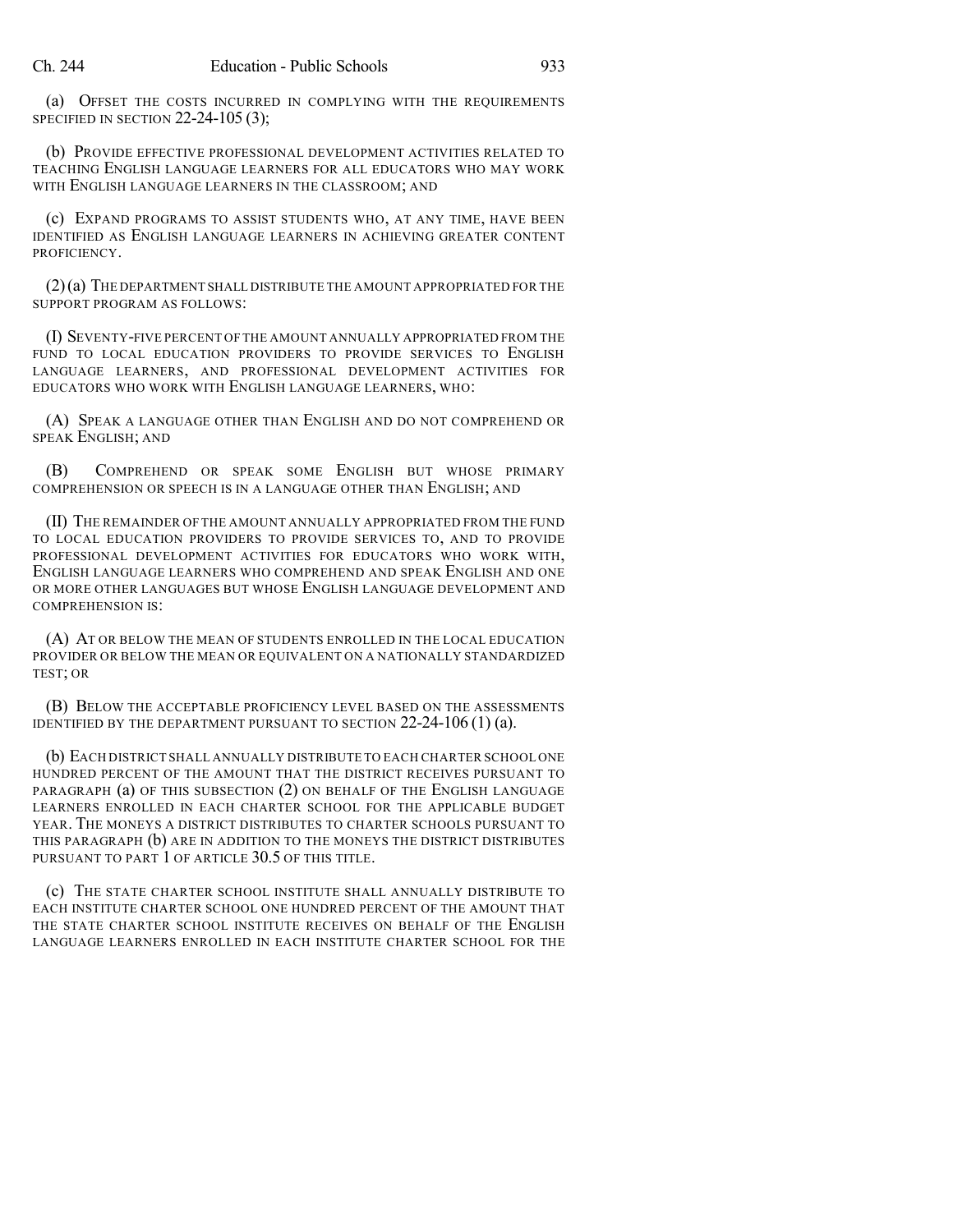APPLICABLE BUDGET YEAR. THE MONEYS THE STATE CHARTER SCHOOL INSTITUTE DISTRIBUTES TO INSTITUTE CHARTER SCHOOLS PURSUANT TO THIS PARAGRAPH (c) ARE IN ADDITION TO THE MONEYS THE INSTITUTE DISTRIBUTES PURSUANT TO PART 5 OF ARTICLE 30.5 OF THIS TITLE.

(3) (a) THERE IS CREATED IN THE STATE TREASURY THE PROFESSIONAL DEVELOPMENT AND STUDENT SUPPORT FUND, REFERRED TO IN THIS SUBSECTION (3) AS THE "FUND", CONSISTING OF SUCH MONEYS AS THE GENERAL ASSEMBLY MAY APPROPRIATE TO THE FUND. THE MONEYS IN THE FUND ARE SUBJECT TO ANNUAL APPROPRIATION BY THE GENERAL ASSEMBLY TO THE DEPARTMENT FOR DISTRIBUTION TO LOCAL EDUCATION PROVIDERS AS PROVIDED IN THIS SECTION.

(b) THE STATE TREASURER MAY INVEST ANY MONEYS IN THE FUND NOT EXPENDED FOR THE PURPOSE OF THIS SECTION AS PROVIDED BY LAW. THE STATE TREASURER SHALL CREDIT ALL INTEREST AND INCOME DERIVED FROM THE INVESTMENT AND DEPOSIT OFMONEYS IN THE FUND TO THE FUND.ANY UNEXPENDED AND UNENCUMBERED MONEYS REMAINING IN THE FUND AT THE END OF A FISCAL YEAR MUST REMAIN IN THE FUND AND SHALL NOT BE CREDITED OR TRANSFERRED TO THE GENERAL FUND OR ANOTHER FUND.

(4) THE GENERAL ASSEMBLY FINDS THAT, FOR PURPOSES OF SECTION 17 OF ARTICLE IX OF THE STATE CONSTITUTION, THE PROFESSIONAL DEVELOPMENT AND STUDENT SUPPORT PROGRAM IS AN IMPORTANT COMPONENT OF AN ACCOUNTABLE PROGRAM TO MEET STATE ACADEMIC STANDARDS AND,THEREFORE,MAY BE FUNDED FROM MONEYS IN THE STATE EDUCATION FUND CREATED IN SECTION 17 (4) OF ARTICLE IX OF THE STATE CONSTITUTION.

**SECTION 14.** In Colorado Revised Statutes, 22-7-305, **amend** (1)(b)(I)(B) as follows:

**22-7-305. Parent involvement in education grant program - creation - rules - fund - reports.** (1) (b) The school district of a public school, or a board of cooperative services or regional service council that operates a public school, that seeks a grant through the parent involvement grant program shall apply on behalf of the public school; except that, if the public school is a charterschool, the public school may apply on its own behalf. To be eligible to receive a grant, a public school shall meet one or more of the following criteria:

(I) A significant percentage, as defined by rule of the state board, of the students enrolled in the public school for the three academic years immediately preceding application were:

(B) Students with limited English proficiency ENGLISH LANGUAGE LEARNERS, as defined in section  $22-24-103$  (4) 22-24-103 (3);

**SECTION 15.** In Colorado Revised Statutes, 22-7-409, **amend** (1) introductory portion as follows:

**22-7-409. Assessments - repeal.** (1) Beginning in the spring semester of 1997, the department shall implement the Colorado student assessment program under which the department shall administer statewide assessments adopted by the board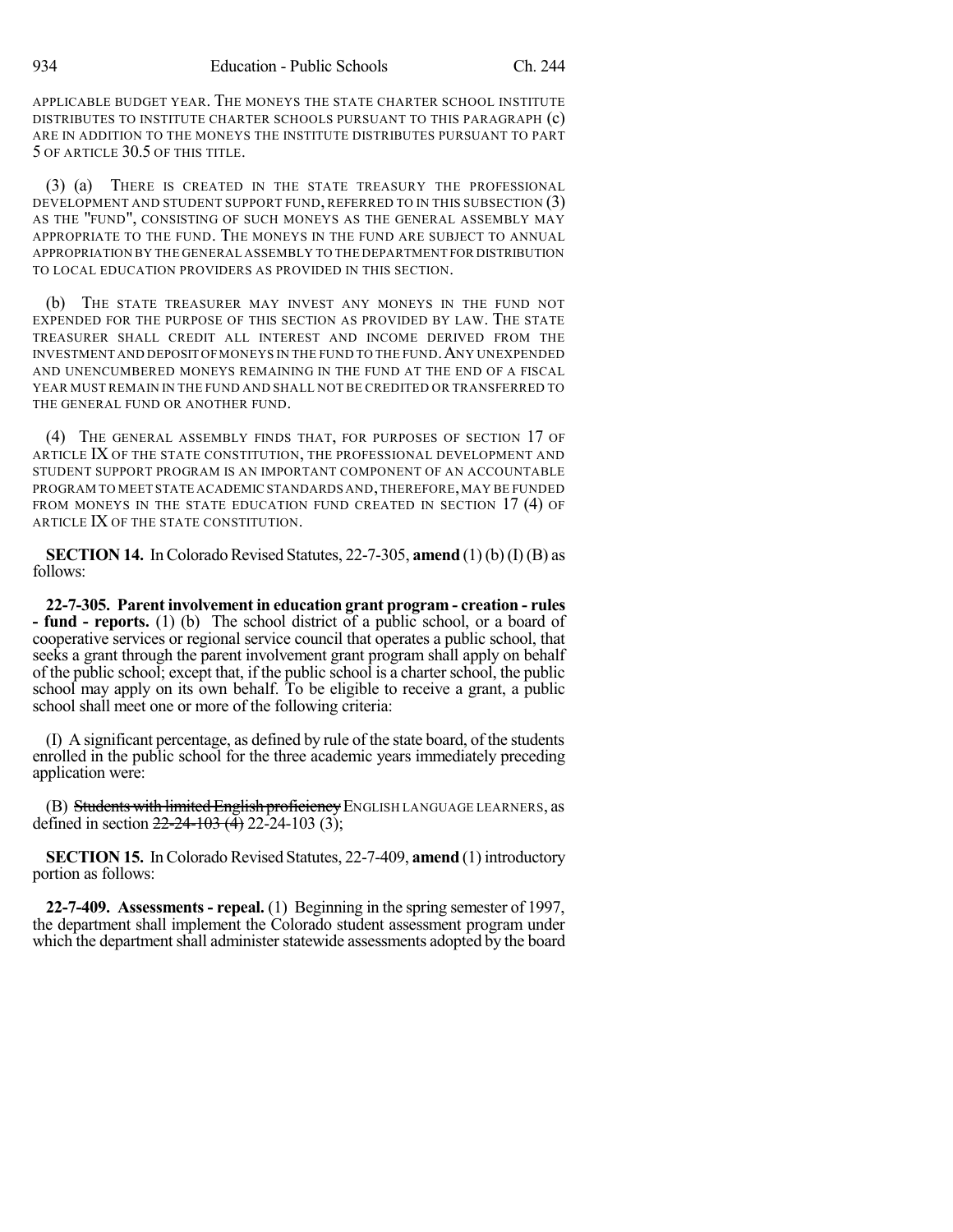pursuant to section 22-7-406 in the first priority areas of reading, writing, mathematics, and science. The department shall administer the English versions of the state assessments and may administer any assessments adopted by the board in languages other than English, as may be appropriate for students with limited English proficiency ENGLISH LANGUAGE LEARNERS; except that any student who has participated in the English language proficiency program, created pursuant to section 22-24-104, for more than a total of three school years shall be ineligible to take the assessments in a language other than English. The statewide assessments shall be administered as follows:

**SECTION 16.** In Colorado Revised Statutes, 22-7-1016, **amend** (5) (a) as follows:

**22-7-1016. Postsecondary and workforce planning, preparation, and readiness assessments - transcripts.** (5) (a) Beginning in the 2012-13 academic year, if a student with limited English proficiency AN ENGLISH LANGUAGE LEARNER, as defined in section  $22-24-103(3)$ , is enrolled in eleventh or twelfth grade and the student has not demonstrated attainment of the standard for English language competency and has not demonstrated postsecondary and workforce readiness, the local education provider with which the student is enrolled shall provide to the student additional services and supports as necessary to assist the student in attaining the standard.

**SECTION 17.** In Colorado Revised Statutes, 22-7-1207, **amend** (1) (b) as follows:

**22-7-1207. Advancement- decision - parental involvement.**(1) Beginning no later than the 2013-14 school year, if, within forty-five days before the end of any school year prior to a student's fourth-grade year, a teacher finds that a student has a significant reading deficiency, personnel of the local education provider shall provide to the student's parent the written notice described in subsection (2) of this section; except that the provisions of this section shall not apply if:

(b) The student is a student with limited English proficiency AN ENGLISH LANGUAGE LEARNER, as defined in section 22-24-103, and the student'ssignificant reading deficiency is due primarily to the student's language skills; or

**SECTION 18.** In Colorado Revised Statutes, 22-11-301, **amend** (3) (c) as follows:

**22-11-301. School district accountability committees - creation membership.** (3) If a local school board appoints the members of the school district accountability committee, the local school board, to the extent practicable, shall ensure that the parents who are appointed reflect the student populations that are significantly represented within the school district. Said student populations may include, but need not be limited to:

(c) Students with limited English proficiency WHO ARE ENGLISH LANGUAGE LEARNERS, as defined in section  $22-24-103$  (4) 22-24-103 (3);

**SECTION 19.** In Colorado Revised Statutes, 22-11-401, **amend** (1) (d) (III) as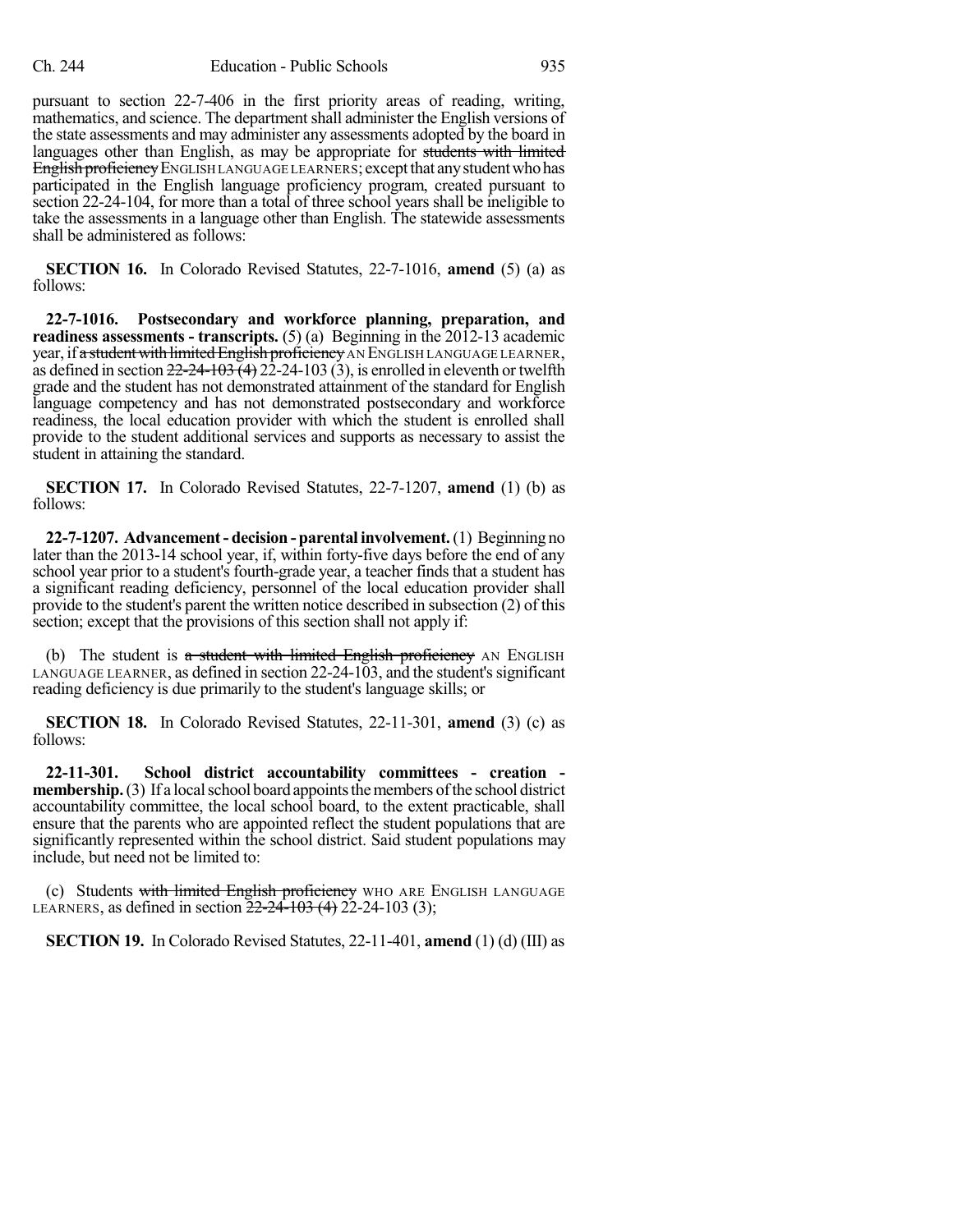follows:

**22-11-401. School accountability committee - creation - qualifications elections.** (1) (d) If the local school board or the institute determines that the members of a school accountability committee should be appointed, the appointing authority shall, to the extent practicable, appoint persons to serve on the school accountability committee who reflect the student populations that are significantly represented within the school. If the local school board or the institute determines that persons shall be elected to serve on the school accountability committee, the school principal shall encourage persons who reflect the student populations that are significantly represented within the school to seek election to the committee. Said student populations may include, but need not be limited to:

(III) Students with limited English proficiency WHO ARE ENGLISH LANGUAGE LEARNERS, as defined in section  $22-24-103(4)$  22-24-103 (3);

**SECTION 20.** In Colorado Revised Statutes, 22-54-103, **amend** (1.5) (a) (V) introductory portion and (1.5) (b) (IV) introductory portion as follows:

**22-54-103. Definitions.** As used in this article, unless the context otherwise requires:

(1.5) (a) "At-risk pupils" means:

(V) For the 2005-06 budget year and budget years thereafter, the number of district pupils with limited English proficiency WHO ARE ENGLISH LANGUAGE LEARNERS plus the greater of:

(b) For purposes of this subsection (1.5):

(IV) "District pupils with limited English proficiency WHO ARE ENGLISH LANGUAGE LEARNERS" means the number of pupils included in the district pupil enrollment for the preceding budget year who were not eligible for free lunch pursuant to the provisions of the federal "National School Lunch Act", 42 U.S.C. sec. 1751 et seq., and who are students with limited English proficiency ENGLISH LANGUAGE LEARNERS, as defined in section  $22-24-103(4)$   $22-24-103(3)$ , and:

**SECTION 21.** In Colorado Revised Statutes, 22-54-104.2, **amend** (1) as follows:

**22-54-104.2. Legislative declaration.** (1) The general assembly hereby finds and declares that, for purposes of section 17 of article IX of the state constitution, the expansion of the definition of "at-risk pupils", as defined in section 22-54-103  $(1.5)$  (a) (V), to include district pupils with limited English proficiency WHO ARE ENGLISH LANGUAGE LEARNERS, as defined in section  $22-54-103$  (1.5) (b) (IV), the increase in the at-risk factor pursuant to section  $22-54-104$  (5) (f) (II) for districts whose percentage of at-risk pupils is greater than the statewide average percentage of at-risk pupils and whose funded pupil count is greater than fifty thousand, the requirement that districts that receive at-risk funding spend a portion of their at-risk funding on implementation of the district's English language proficiency program pursuant to section 22-54-105 (3) (b) (I) and the increase in the at-risk factor from 11.2%to 12%forthe 2005-06 budget year and each budget yearthereafter pursuant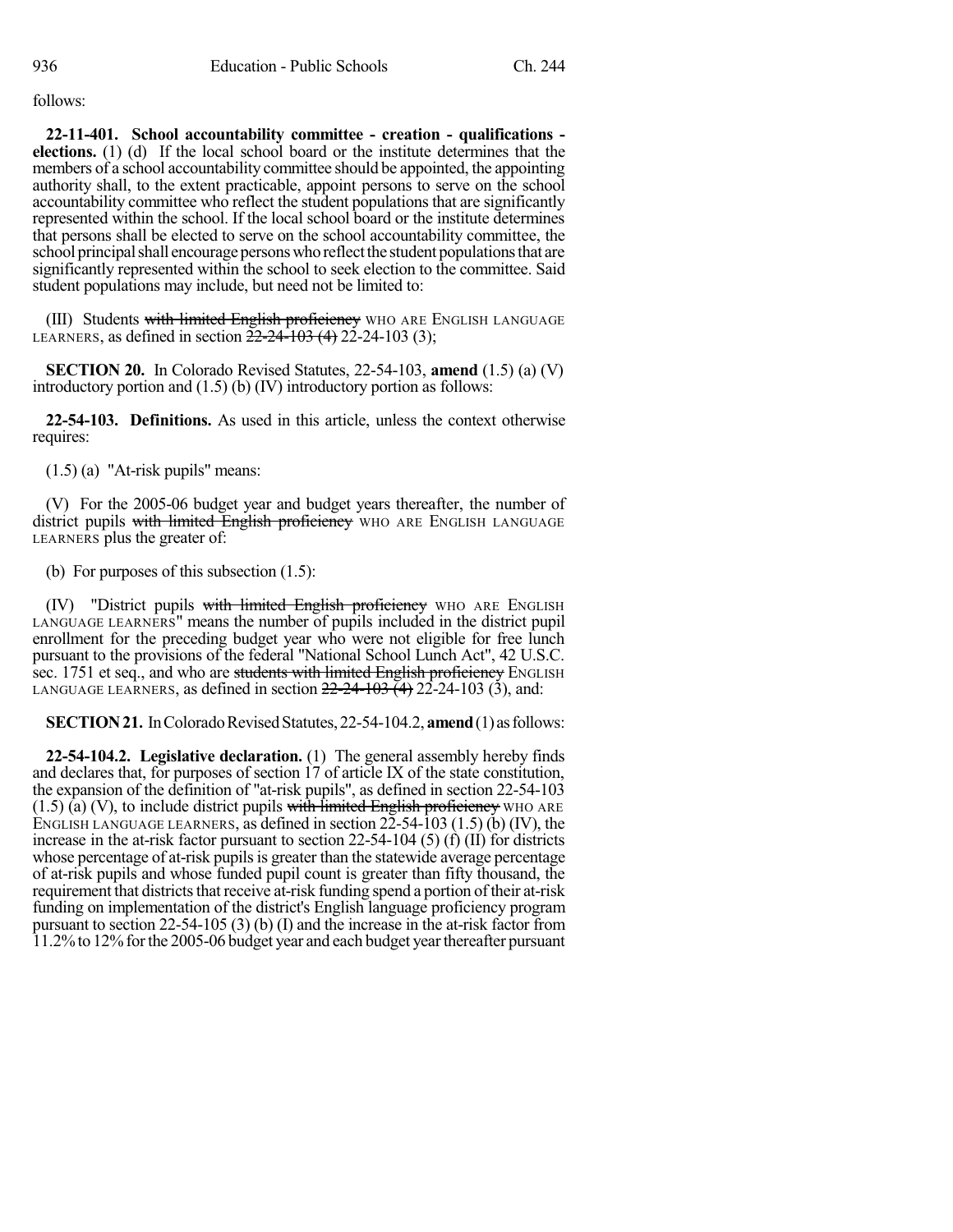to section  $22-54-104$  (2) (b) (II) (A) and (5) (f) are important elements of accountable programs to meet state academic standards and may therefore receive funding from the state education fund created in section 17 (4) of article IX of the state constitution.

**SECTION 22.** In Colorado Revised Statutes, 22-32.5-105, **amend** (1) (c) as follows:

**22-32.5-105. Suggested innovations.** (1) In considering or creating an innovation plan or a plan for creating an innovation school zone, each localschool board is strongly encouraged to consider innovations in the following areas:

(c) Provision of services, including but not limited to special education services; services for gifted and talented students; services for <del>students with limited English</del> proficiency ENGLISH LANGUAGE LEARNERS; educational services for students at risk of academic failure, expulsion, or dropping out; and support services provided by the department of human services or county social services agencies;

**SECTION 23.** In Senate Bill 14-112, **amend** section 2 as follows:

Section 2. **Applicability.** This act applies for fiscal years commencing TO AWARDS OF FINANCIAL ASSISTANCE AWARDED on or after July 1, 2014.

**SECTION 24.** In Colorado Revised Statutes, 22-30.5-515.5, **amend** (1) (c) as follows:

**22-30.5-515.5. Institute charter school assistance fund - created - grants loans - rules.** (1) (c) Except as otherwise provided in paragraph (d) of this subsection (1), the balance of unexpended and unencumbered moneys in the fund at the end of a budget year must not exceed seven hundred fifty thousand dollars. If ANY AMOUNT OF unexpended and unencumbered moneys remaining in the fund at the end of a budget year exceed THAT EXCEEDS seven hundred fifty thousand dollars or the limit set pursuant to paragraph (d) of this subsection (1), is CONTINUOUSLY APPROPRIATED TO the institute, AND THE INSTITUTE shall allocate the excess amount to the institute charter schools on a per-pupil basis by dividing the excess amount by the total pupil enrollment of the institute charter schools for the applicable budget year.The state treasurershall ensure that anyunexpended and unencumbered moneys that are in the fund at the end of a budget year up to seven hundred fifty thousand dollars or the limit set pursuant to paragraph (d) of this subsection (1) remain in the fund and are not credited or transferred to the general fund or another fund.

**SECTION 25.** In Colorado Revised Statutes, 22-7-1210, **amend as amended by House Bill 14-1292** (1) (d) (I) as follows:

**22-7-1210. Early literacy fund - created - repeal.** (1) The early literacy fund is hereby created in the state treasury and is referred to in this section as the "fund". The fund shall consist of:

(d) (I) For the 2013-14 budget year, an amount equal to sixteen million dollars from the state education fund, and for the 2014-15 budget year, and each budget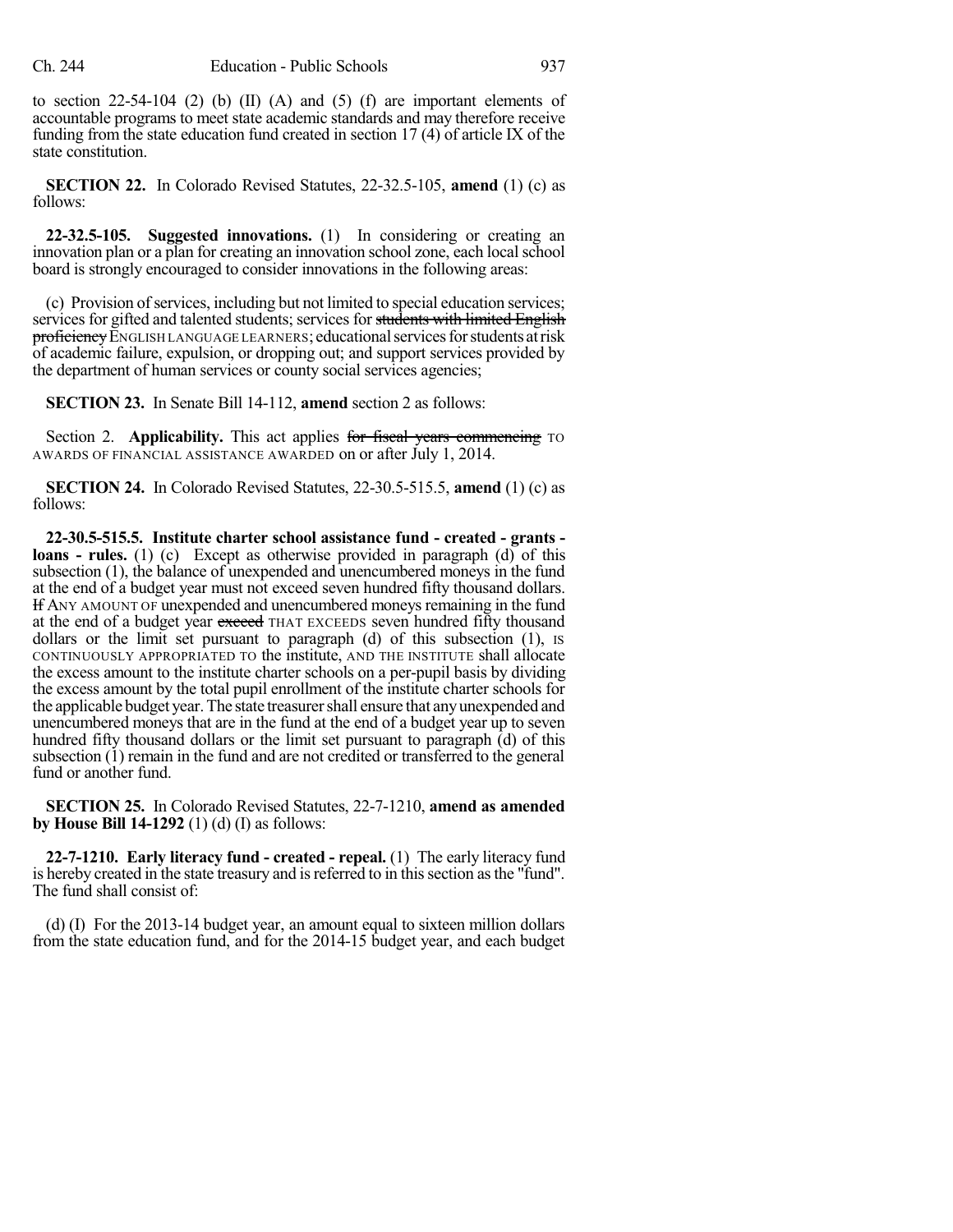year thereafter, an amount equal to thirty-six THIRTY-FOUR million dollars from the state education fund. On July 1, 2013, and on July 1 each year thereafter, the state treasurer shall transfer the appropriate amount from the state education fund to the early literacy fund.

**SECTION 26.** In House Bill 14-1292, section 21, **amend** (2) as follows:

Section 21. **Appropriation - adjustments to 2014 long bill.** (2) In addition to any other appropriation, there is hereby appropriated, out of any moneys in the early literacy fund created in section 22-7-1210 (1), Colorado Revised Statutes, not otherwise appropriated, to the department of education,forthe fiscalyear beginning July 1, 2014, the sum of  $\frac{$20,000,000}{20,000,000}$ , or so much thereof as may be necessary, to be allocated to the earlyliteracyprogramfor earlyliteracyprogramper pupil intervention funding. Said sum is from moneys transferred from the state education fund created in section 17  $(4)$  (a) of article IX of the state constitution pursuant to section 22-7-1210 (1) (d) (I), Colorado Revised Statutes.

**SECTION 27.** In Senate Bill 14-150, **amend** section 5 as follows:

Section 5. **Appropriation.**In addition to anyother appropriation, there is hereby appropriated, out of any moneys in the state education fund created in section  $17(4)$ (a) of article IX of the state constitution, not otherwise appropriated, to the department of education, for the fiscal year beginning July  $\hat{1}$ , 2014, the sum of \$5,000,000 \$3,000,000 and 1.0 FTE, or so much thereof as may be necessary, for allocation to the school counselor corps grant program for the implementation of this act.

**SECTION 28. Appropriation - adjustments to 2014 long bill.** (1) For the implementation ofthis act, appropriations made in the annual general appropriation act to the department of education for the fiscal year beginning July 1, 2014, are adjusted as follows:

(a) The cash funds appropriation fromthe state education fund created in section 17 (4) (a) of article IX of the state constitution, for the state share of districts' total program funding, is decreased by \$30,384,050.

(b) The cash funds appropriation from the state public school fund created in section 22-54-114 (1), Colorado Revised Statutes, for the state share of districts' total program funding, is increased by \$30,384,050, which amount is from federal mineral leasing revenues transferred to the state public school fund pursuant to sections 22-54-114 (1) and 34-63-102, Colorado Revised Statutes.

**SECTION 29.** Appropriation - adjustments to the 2014 long bill. (1) For the implementation ofthis act, appropriations made in the annual general appropriation act to the department of education for the fiscal year beginning July 1, 2014, are adjusted as follows:

(a) The cash funds appropriation fromthe state education fund created in section  $17(4)$  (a) of article IX of the state constitution, for the BOCES funding per section 22-5-122, Colorado Revised Statutes, is increased by \$2,000,000.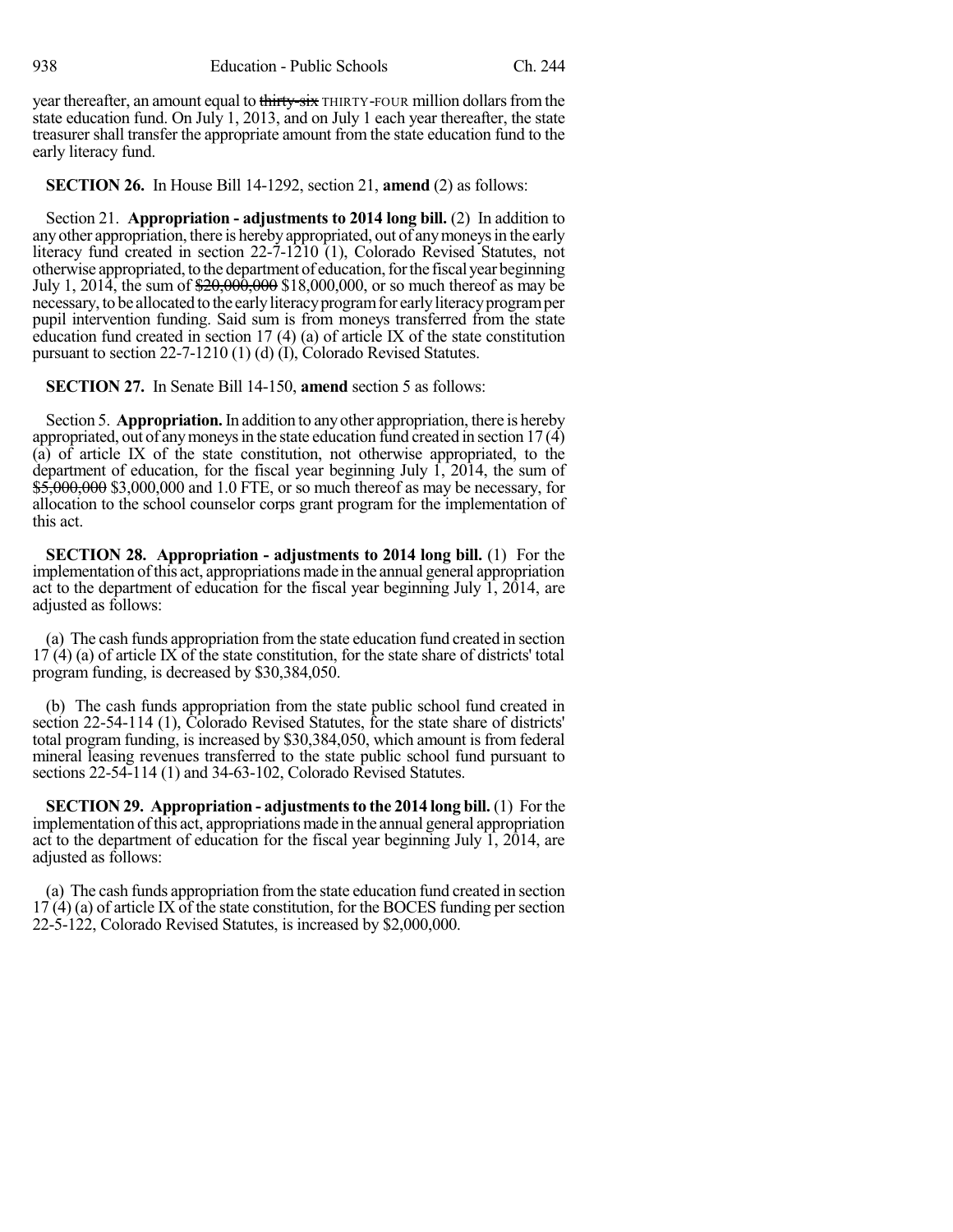(b) The cash funds appropriation fromthe state education fund created in section  $17$  (4) (a) of article IX of the state constitution, for English language learners technical assistance, is increased by \$53,228 and 0.5 FTE.

(c) The cash funds appropriation fromthe state education fund created in section 17 (4) (a) of article IX of the state constitution, for public school finance administration, is increased by \$63,607 and 0.7 FTE.

(2) For the implementation of this act, the general fund appropriation made in the annual general appropriation act to the controlled maintenance trust fund created in section  $24-75-302.5(2)(a)$ , Colorado Revised Statutes, for the fiscal year beginning July 1, 2014, is decreased by \$68,084.

**SECTION 30. Appropriation - adjustments to 2014 long bill.** (1) For the implementation ofthis act, appropriations made in the annual general appropriation act to the department of education for the fiscal year beginning July 1, 2014, are adjusted as follows:

(a) The cash funds appropriation fromthe state education fund created in section  $17(4)$  (a) of article IX of the state constitution, for the state share of districts' total program funding, is increased by \$16,996,593 to support additional Colorado preschool program participants authorized in section 22-28-104.3 (2) (a) (II), Colorado Revised Statutes.

**SECTION 31. Appropriation - adjustments to 2014 long bill.** (1) For the implementation ofthis act, appropriations made in the annual general appropriation act to the department of education for the fiscal year beginning July  $\hat{1}$ ,  $\hat{2014}$ , are adjusted as follows:

(a) The cash funds appropriation fromthe state education fund created in section 17 (4) (a) of article IX of the state constitution, for the state share of districts' total program funding, is increased by \$18,585,660 to support additional Colorado preschool program participants authorized in section 22-28-104.3 (2) (a) (II), Colorado Revised Statutes.

**SECTION 32. Appropriation.** (1) In addition to any other appropriation, for the fiscal year beginning July 1, 2014, there is hereby appropriated, out of any moneys in the state education fund created in section  $17(4)$  of article IX of the Colorado constitution not otherwise appropriated, to the excellence awards fund created in section 22-24-107 (4), Colorado Revised Statutes, the sum of \$500,000, and said sum, or so much thereof as may be necessary, is further appropriated to the department of education, for the implementation of the English language proficiency act excellence award program created in section 22-24-107, Colorado Revised Statutes.

(2) In addition to anyother appropriation, there is herebyappropriated, out of any moneys in the general fund, not otherwise appropriated, to the department of human services, for the fiscal year beginning July  $\hat{1,2014}$ , the sum of \$68,084 and 1.1 FTE, orso much thereof as may be necessary, to be allocated to the division of early care and learning for child care licensing and administration activities.